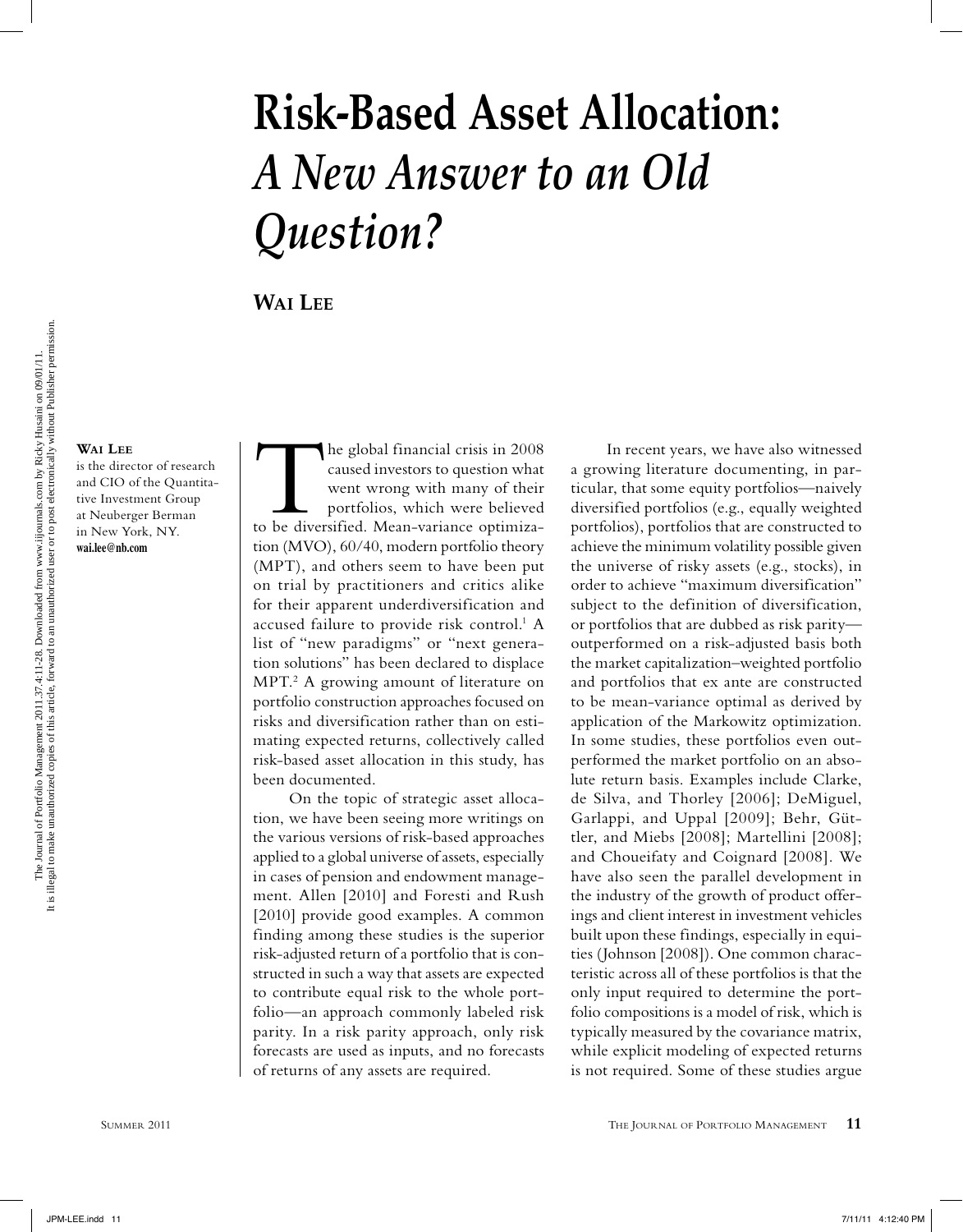that the superior performance of these portfolios is the result of better diversification.

Why do these seemingly return-insensitive portfolios outperform both the market capitalization–weighted portfolios as well as those that make an explicit effort to predict returns and are optimized ex ante to be mean-variance efficient? While studies such as those by Lindberg [2009] and Maillard, Roncalli, and Teiletche [2010] shed some light on understanding the properties of these risk-based portfolios, to date we have not identified one theory that *predicts*, ex ante, that any of these risk-based portfolios should be more efficient than other portfolios.3 If such a theory indeed exists, it would represent a profound finding—investors who are ignorant of returns are predicted to outperform investors who make an effort to predict returns. It would also have interesting implications for the state of the market's informational efficiency; in such a world, investors would stop seeking valuable information on asset prices, yet still would expect to perform well. In the context of the Grossman and Stiglitz [1980] paradox, the information content of asset prices could become obscure.4

In this article, we begin with a brief review of the underlying economic meanings of mean-variance efficiency. As these underpinnings of investment theories are questioned, we believe that putting them into context can help frame the current debate. We then discuss the conceptual underpinnings and characteristics of some published risk-based approaches to determine asset weights. We next discuss portfolio return due to diversification—a value used by many proponents of risk-based asset allocation approaches to explain their outperformance. Rather than simulating the historical performance of these approaches as case studies—performance that is dependent upon sample, universe, and time period, among others—we compare and contrast these asset allocation approaches by constructing a snapshot of a U.S. 10-sector portfolio. While we by no means draw any conclusions based on just one example in a particular universe, when studying the risk characteristics of these resulting portfolios, we found that, for example, the portfolios that are interpreted as being "most diversified" based on one definition of diversification can have among the most concentrated weights and risk contribution profiles. While the application of risk-based approaches can be applied to any given investment universe, we have chosen equities for the ease of illustration, since market values of publicly traded equities can easily be determined.

Using this oversimplified world of risky assets, we attempt to show that the underperformance of the market capitalization–weighted portfolio relative to some alternative asset allocation approaches should not be surprising. The key is that we do not know, ex ante, which portfolio will outperform the market. Additionally, we agree that 1) any portfolio that deviates from the market portfolio is active irrespective of its construction methodology, and 2) portfolios that *consistently* outperform the market must have better knowledge of the return characteristics of the asset's universe than the market. We argue that risk-based portfolios, as well as others, are no exception.

Although we use the equity universe for the sake of illustrating our points, our discussions and conclusions are also applicable when considering the asset allocation of a pension plan that includes multiple global asset classes. While some assets within these plans do not have well-defined concepts of market value—such as hedge funds, private equity, and commodities, among others—the market portfolio concept is still valid. For instance, as a rough starting point, the unobservable market portfolio may be approximated by aggregating the portfolio holdings of the biggest pension plans in the world. We conclude by sharing our thoughts on whether risk-based asset allocation is a new answer to an old question.

But what exactly is the "old question" being asked? Asking what the old question is truly about reveals a common challenge for many of these riskbased approaches—they lack a clear statement of their objectives. Why do investors want a minimum-variance portfolio? Before we begin to discuss how to achieve maximum diversification, we should ask investors why they wish to achieve it in the first place. What exactly does a risk parity portfolio try to achieve? For example, in order to evaluate the performance of a minimumvariance portfolio, the fair metric should be the comparison of the realized volatility of such a portfolio with that of the lowest among other portfolios ex post. To evaluate the portfolio labeled as the most diversified portfolio, one should investigate if that portfolio, constructed accordingly, is indeed the most diversified. By the same token, to evaluate the risk parity portfolio, one should study, ex post, whether the risk contributions from assets are indeed equal, as they are constructed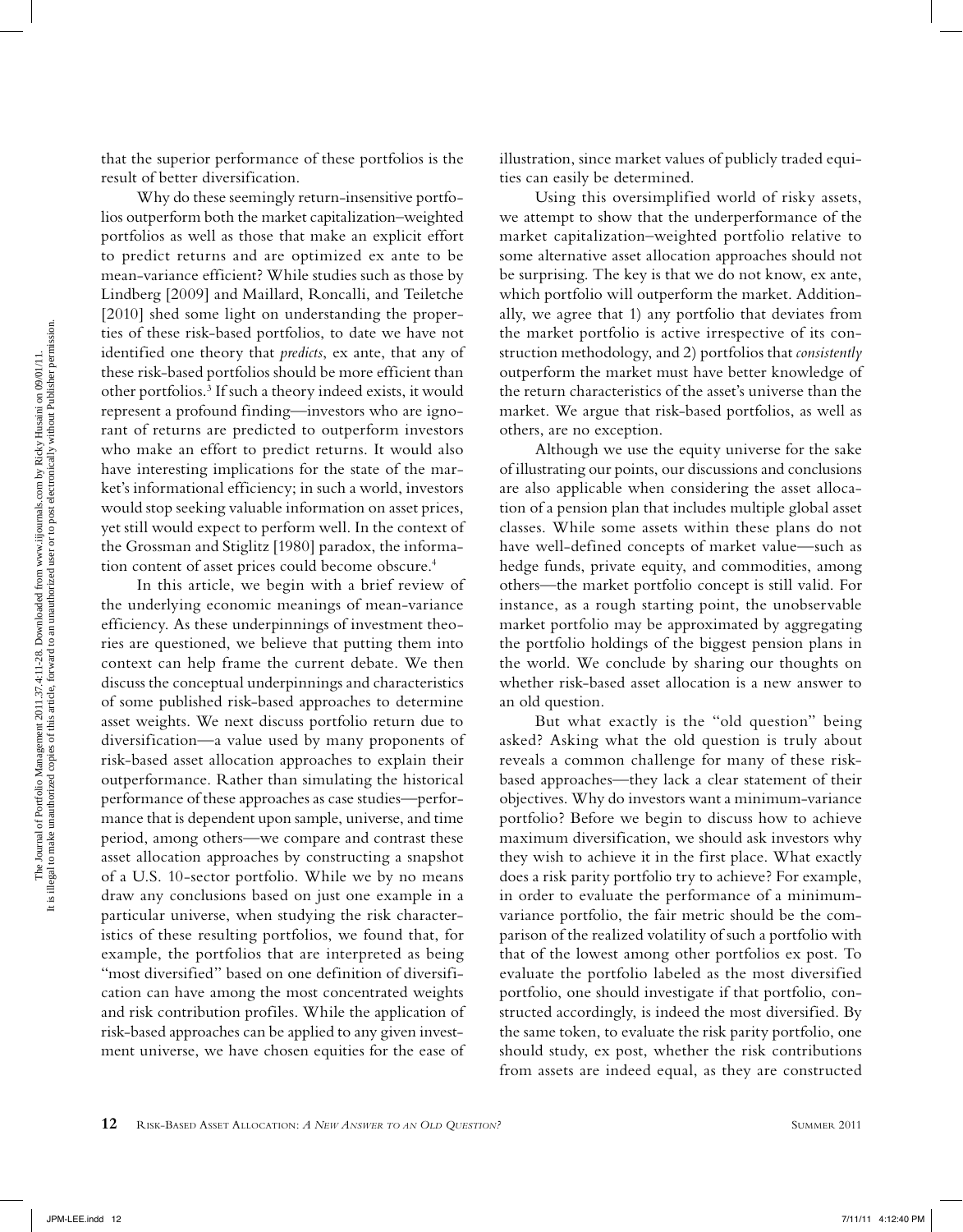to be. Because construction of risk-based portfolios is insensitive to expected excess returns as inputs and is entirely risk based,<sup>5</sup> fair evaluations of these portfolios should therefore also be entirely risk based.

Interestingly, all of the studies evaluate the performance of their proposed risk-based portfolios in the context of risk-adjusted return measures such as the Sharpe ratio, as if returns were built into the objective functions dictating how these portfolios are to be constructed. The objective function (or lack thereof), ex ante, and the performance evaluation, ex post, are inconsistent. Since performance goals, such as maximizing the Sharpe ratio, are not incorporated into their objective function, some of these risk-based portfolios cannot be uniquely determined and remain heuristic in nature. Without a clearly defined objective, we struggle to understand what problems these portfolios are built to solve.

While proponents of these portfolios may not construct them, nor explicitly claim them to be mean-variance efficient, there is no doubt that their performance metrics reveal their preference for more portfolio efficiency than less. At the very least, one may interpret that these risk-based approaches were built to approximate a mean-variance efficient world, for various reasons such as to mitigate the well-known problem of error maximization or other problems yet to be clarified. Until each of these portfolios clearly defines its investment objective, we suggest that mean-variance efficiency remains the best metric of evaluation, although we acknowledge that it can be unfair.

By now, we can restate the old question as: How do we improve portfolio efficiency? Studying the conditions under which these risk-based portfolios will be mean-variance efficient can help us understand the type of investment world they attempt to approximate.

#### **MEAN-VARIANCE EFFICIENCY**

MVO portfolios are designed to deliver the highest returns given the levels of risk, where risk is typically measured by the standard deviation or volatility of returns. As long as input parameters such as forecasts of returns, risks, and risk aversion are defined, MVO portfolios can be uniquely determined.<sup>6</sup> The tangency portfolio of risky assets is a special MVO portfolio whose Sharpe ratio is maximized; we label this portfolio as the MSR portfolio. In targeting risk while maintaining efficiency, the fund separation theorem of Tobin [1958]

and Merton [1973] suggests that one should hold a combination of the risk-free asset and the MSR portfolio, but nothing else.

In economics, it is well known that optimality of profit maximization is achieved when marginal revenue is equal to marginal cost. When constraints are ignored, as it has been established by Scherer  $[2007]^7$ , there is a very special meaning behind the MSR portfolio, which is closely tied to the concept of profit maximization in economics. In the case of financial investments, marginal revenue is equivalent to returns in excess of cash at the marginal cost, which is measured by risk. The MSR portfolio is a portfolio in which any small changes to the asset allocation decision for the set of current portfolio weights will lead to a deterioration of efficiency. When this state is achieved, the portfolio is said to be the MSR portfolio. In equation form, the MSR portfolio is

Exp Excess Return of Asset *i*  
\n
$$
MCTR \text{ of Asset } i
$$
\n
$$
= \frac{Exp Excess Return \text{ of Asset } j}{MCTR \text{ of Asset } j}
$$
\n
$$
= \text{Portfolio's Sharpe Ratio} \tag{1}
$$

where MCTR stands for marginal contribution to risk. It is obvious that the MSR portfolio is jointly determined by the results of evaluating both expected excess returns and risks of all assets in the universe. As a result, the risk contribution of assets is determined to be optimal, given the return and risk forecasts as inputs.

Proponents of "new generation solutions" often claim better diversification as the reason behind the apparently better performance of their approaches. As Meucci [2009] pointed out, "[t]here exists no broadly accepted, unique, satisfactory methodology to precisely quantify and manage diversification" (p. 74). Subject to the return and risk forecasts as inputs to MVO, MPT argues that, in fact, the MVO portfolio is engineered to achieve the best diversification possible, given the universe of assets. Today, statements are often made that a 60/40 portfolio in stocks and bonds as determined by mean-variance optimization is not well-diversified because about 90% of risks come from stocks. Although such a statement may be valid, we would point out that if the 60/40 portfolio is determined to be the most efficient, subject to the inputs and any constraints<sup>8</sup> to the optimization, the resulting risk attribution is simply a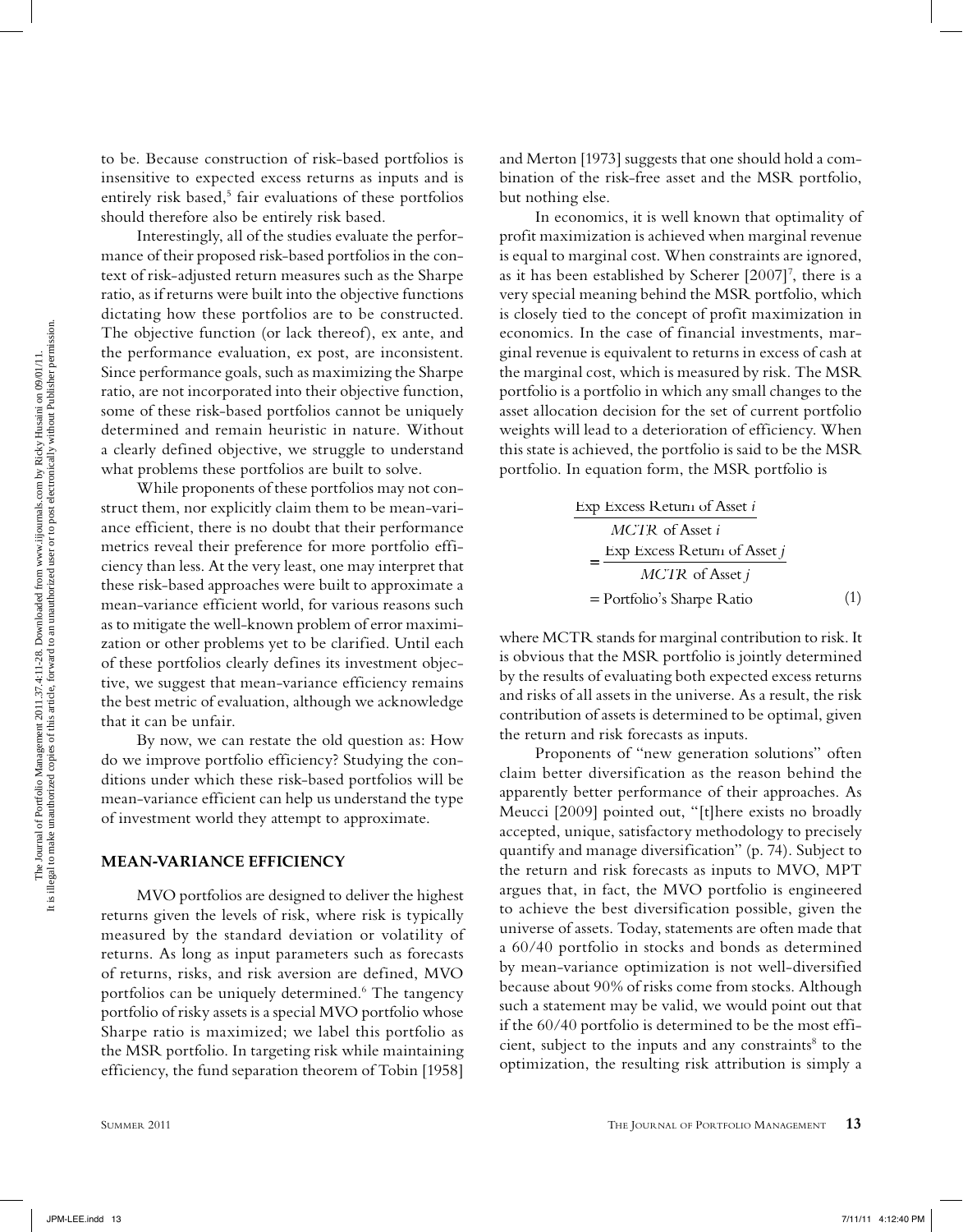reflection of the inputs. As long as the investor optimizes, there are reasons behind each portfolio being deemed efficient ex ante, and one should not judge a portfolio as poorly diversified solely based on its resulting risk attribution analysis without first cross-checking against the inputs. If the resulting risk attribution of any ex ante efficient portfolios indeed causes concerns, the investors may revisit the inputs and revise them in such a way that portfolio optimization can become an iterative process.

#### **RISK-BASED PORTFOLIOS**

In this section, we discuss the characteristics of four published risk-based portfolio construction methodologies. In the appendix, we provide more mathematical descriptions about how these portfolios are constructed, and we also discuss a relatively newly published approach that we find interesting.

#### **Case 1: Equally Weighted Portfolio**

The equally weighted (EW) portfolio is probably the simplest portfolio construction approach in an attempt to achieve diversification. In an EW portfolio, all assets are given the same weight. That is, for *n* assets, each asset will be assigned a weight equal to 1/*n*. This portfolio completely ignores which assets are being invested. Technically this means that there is no objective function associated with the EW portfolio, yet it can be uniquely determined. Since it completely ignores the return and risk prospects of investments, one may argue that it is the most heuristic portfolio.

If all assets have the same correlations with each other, as well as identical returns and volatilities, it can be shown that the EW portfolio is indeed an MVO portfolio. In their extensive study of 14 different asset allocation models applied to seven different datasets of the global equities universe, DeMiguel, Garlappi, and Uppal [2009] concluded that none of these theoretically sound asset allocation approaches are consistently better out of sample than the heuristic 1/*n* equally weighted rule, and their results suggest that "[t]here are still many 'miles to go' before the gains promised by optimal portfolio choice can actually be realized out of sample" (p. 1915). The authors, however, also emphasized that by no means do they advocate using 1/*n* as an asset allocation strategy, but rather as a benchmark to assess the performance of other portfolio allocation rules. In a more recent study, however, Kritzman, Page, and Turkington [2010] argued that with some naive inputs not reliant on rolling shortterm samples for estimating expected returns, optimized portfolios usually outperform EW portfolios.

Does equal weighting guarantee diversification? It depends. Because such a strategy completely ignores the characteristics of assets, the nature of the resulting portfolio, such as the degree of diversification, can become highly sensitive to the universe of assets under consideration. For example, in the Russell 1000 universe of equities, the consumer discretionary and consumer staples sectors were both weighted at approximately 11% as of March 2010. An equally weighted portfolio of all stocks in the Russell 1000 universe, however, would put the weight of the consumer discretionary sector at almost three times the weight of the consumer staples sector due to the difference in the number of exchange-traded stocks grouped in each of these two sectors. The degree of diversification in this portfolio is important, but the more interesting question is what makes an investor allocate more to stocks grouped under a particular cluster, such as a sector, simply because these stocks outnumber the other clusters? Also, if the risks of these assets are very different, equal weighting will still lead to risk concentrations as the EW portfolio has the same weight on the highest-risk asset and the lowest-risk asset. Clearly, all else being equal, the EW portfolio prefers assets with lower market value.

Lastly, the extent to which the 1/*n* strategy can be implemented also depends on the particular universe of assets. Dash and Loggie [2008] argued that the turnover and capacity constraints of equally weighted indices relative to market capitalization–weighted indices are overstated in the S&P 500 universe. As this strategy requires constant rebalancing after price movements, management of turnover and transaction costs can become critical in other universes that include less-liquid or smaller-capitalization securities.

#### **Case 2: Global Minimum-Variance Portfolio**

The global minimum-variance (GMV) portfolio plays a unique role in a portfolio frontier. Ex ante, the GMV portfolio is the portfolio of risky assets that is expected to have the lowest possible volatility and that can be uniquely determined merely by a covariance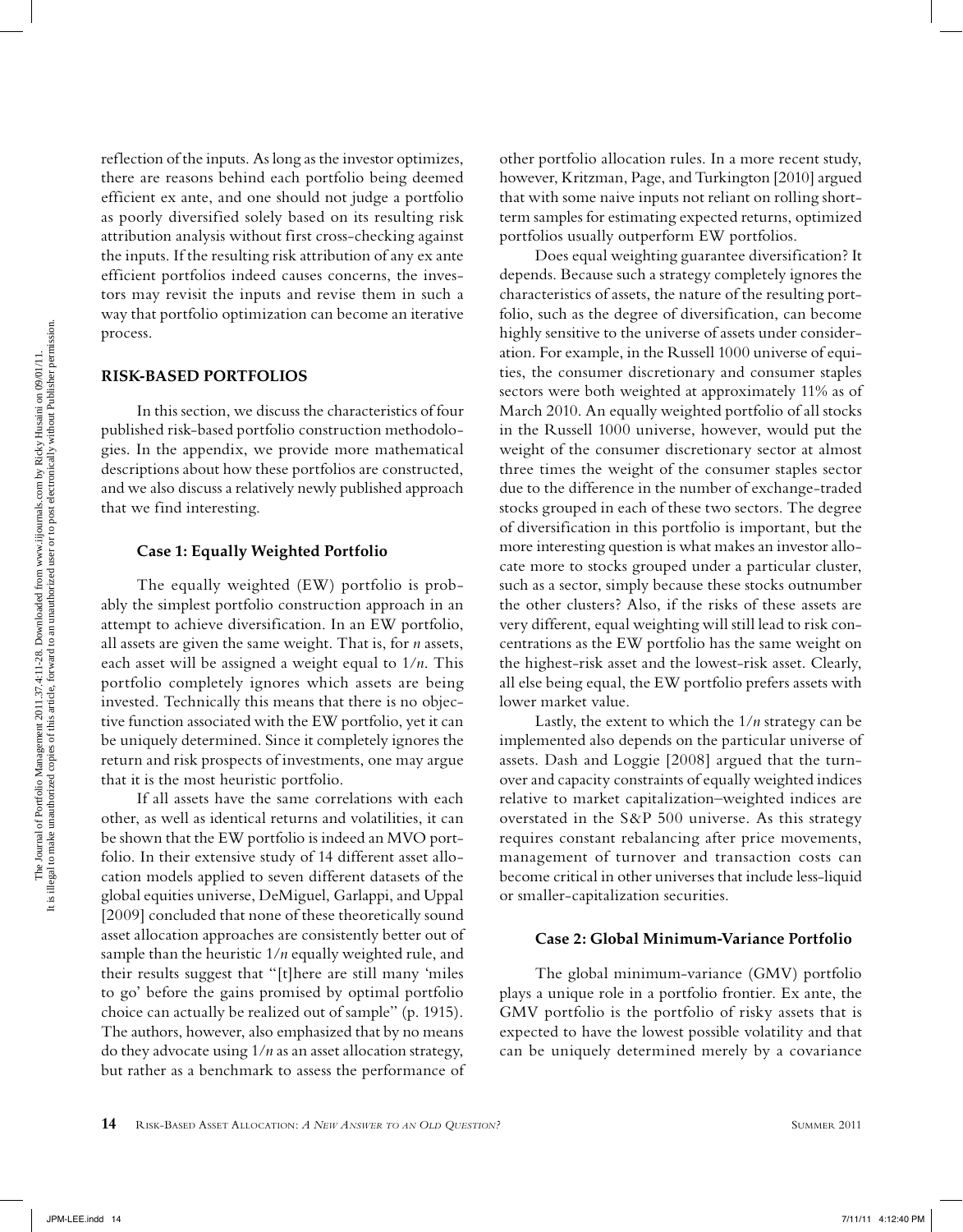matrix. It is also the only portfolio that is on the efficient frontier without expected returns as inputs.

In the Clark, de Silva, and Thorley [2006] study of the 1,000 largest-capitalization stocks in the U.S. from 1968 to 2005, various versions of the GMV portfolio are found to have higher returns and lower volatilities than the market portfolio ex post. In another study, Behr, Güttler, and Miebs [2008] reported that with the entire Center for Research in Security Prices (CSRP) dataset from April 1964 to December 2007, many different GMV portfolios with different constraints on weights outperformed the market capitalization–weighted index with higher realized returns, lower realized volatility, and therefore better risk-adjusted performance. In addition, the high sensitivity of the GMV portfolios to the frequency of rebalancing and the imposed weight constraints are also noted. The results are interesting and profound; the very special efficient portfolio—the GMV in these cases—that is engineered ex ante to deliver the lowest volatility and lowest return along the efficient frontier turns out to have had a higher return than the market portfolio.

Is the GMV portfolio diversified? Other than being the only ex ante efficient portfolio completely insensitive to expected returns, matrix algebra reveals that it is also the only portfolio in which the marginal contribution to risk of all assets is identical. This by no means suggests that risk contributions of assets are equal, as assets can have different volatilities and different weights in the GMV portfolio. It has also been documented that the GMV portfolio tends to be a concentrated one, since it must load up on assets that have low volatilities. In the appendix, we show that the percentage contribution to risk of each asset is equal to the portfolio weight of the same asset in the GMV portfolio. Therefore, the fact that the GMV portfolio is expected to have the lowest volatility, given the universe of risky assets, does not necessarily suggest that it is diversified from the standpoint of portfolio weights and risk contributions. Because of its tendency to have high weights on low-volatility assets, its asset weights can thus be more sensitive to estimates of both volatilities and correlations. Recognizing these characteristics, studies such as those of Clark, de Silva, and Thorley [2006] typically apply some constraints to limit potential weight concentration.

Finally, why would an investor want the GMV portfolio? Could it be because the investor prefers lower volatility? If that is the reason, the MPT suggests that a better way to achieve lower volatility and better riskadjusted return is through a combination of cash and a portfolio that is more efficient than the GMV; this approach is known as the fund separation theorem (Tobin [1958] and Merton [1973]). The theory goes further, stating that the only portfolio of risky assets an investor should hold is the MSR portfolio in which combinations with cash will achieve different preferred risk levels, but all combinations will have the maximum degree of portfolio efficiency. Therefore, from a theoretical standpoint, perhaps the rationale for an investor to prefer the ex ante GMV portfolio would be the expectation that it will be the more efficient portfolio ex post, which is itself an active investment view. In the appendix, we also establish the result that when expected excess returns of all assets are identical, the GMV is optimal.

#### **Case 3: Most Diversified Portfolio**

Choueifaty and Coignard [2008] illustrated how to achieve what they interpret as "maximum diversification" within a universe of assets. The authors first introduced the measure known as the diversification ratio, which is a ratio of the weighted average of the volatilities of assets to the volatility of the portfolio of the same assets. The authors' interpretation is that the higher the ratio, the more diversified the portfolio is. The most diversified portfolio (MDP), given a universe of assets, is the portfolio with weights of assets that maximize the diversification ratio. The authors report that during the sample period December 1990–February 2008, the MDPs of the S&P 500 universe and the Dow Jones Euro Stoxx Large Cap universe significantly outperformed the market capitalization–weighted portfolios as well as the corresponding GMV and EW portfolios, delivering higher returns and lower volatilities. Note that in addition to various constraints on weights and sum of weights similar to the study of GMV, constraints on contribution to risk per asset are also imposed in constructing the MDP in their study; these will be discussed in later sections.

While the construction of the MDP is straightforward, whether it is indeed a diversified portfolio is subject to interpretation and different definitions of diversification. It should be noted that the MDP is constructed to maximize the distance between two volatility measures of the same portfolio, namely, the volatility of the portfolio in an imaginary state in which there is absolutely no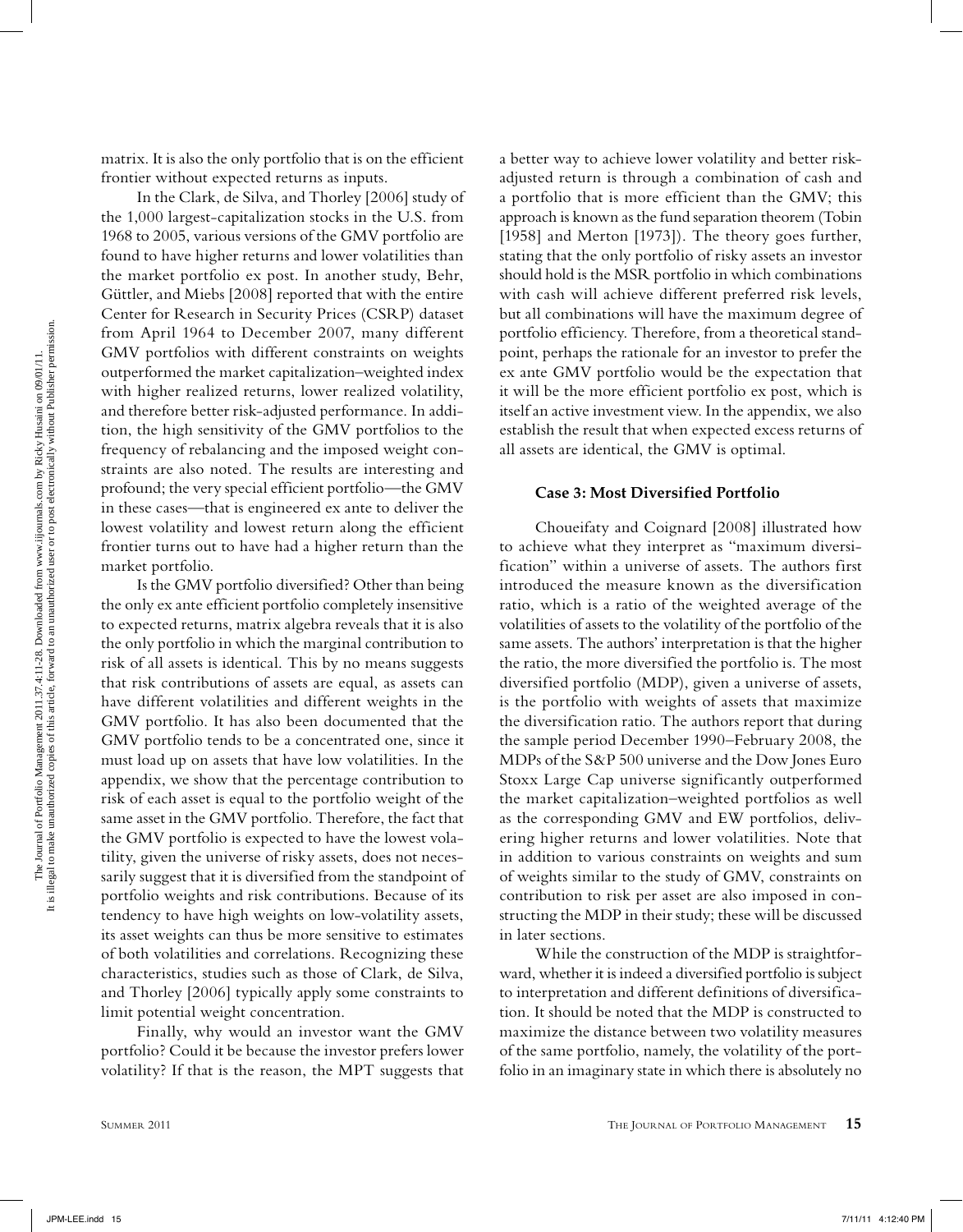diversification, and the volatility of the same portfolio in the real world where there is indeed some diversification. Meucci [2009] correctly pointed out that the difference between the weighted sum of the volatilities of each position and the total portfolio volatility is a *differential* diversification measure, not an absolute measure of how diversified the portfolio is.

Others evaluate the degree of diversification of a portfolio on an absolute basis in the realistic investment world, rather than on a relative basis as advocated by the design of the MDP; for example, Levell [2010, p. 1] considered diversification maximized when taking equal risk in each investment. In other words, it cannot be ruled out that the MDP that maximizes the differential, relative diversification measure known as the diversification ratio can itself be a relatively concentrated portfolio that is not as diversified when judged by other definitions of diversification. For instance, in their example of the Eurozone benchmark, Choueifaty and Coignard [2008] drew the conclusion that the MDP is always about "1.5 times as diversified as the benchmark" (p. 46), based entirely on the observed diversification ratios of the two portfolios rather than based on how a typical investor might evaluate if a portfolio is diversified. We later demonstrate with an example that, subject to our estimates of the covariance matrix, a U.S. sector MDP is a relatively concentrated portfolio both on portfolio weights and risk contributions, and therefore is likely to be judged not as diversified as the, for instance, market capitalization– weighted portfolio, even though the MDP maximizes the diversification ratio by design.

While the benefits of diversification are made clear in MPT and irrespective of the fact that no broadly accepted way of defining and managing diversification exists (Meucci [2009]), we struggle to understand why investors should *maximize* diversification. Therefore, without a clear investment objective function behind maximizing the diversification ratio, it is unclear what investment problem the MDP is built to solve. Choueifaty and Coignard [2008] stated that their objective was to "investigate the theoretical and empirical properties of diversification as a criterion in portfolio construction" (p. 40). Specifically on "empirical properties," the authors reported statistics including return, excess return, volatility, and the Sharpe ratio, together with the diversification ratio as defined, and results from standard style analysis. Following the metrics used by the authors, we interpret the MDP as an attempt to approximate and/or improve mean-variance efficiency, although we acknowledge that its true underlying objective, yet to be stated, can be different.

In the appendix, we show that derivation of the MDP can be substantially simplified when viewed from within the context of mean-variance efficiency. When analyzed with the objective of achieving mean-variance efficiency, the MDP is an active portfolio in which the expected excess returns of *all* assets are modeled as the same multiples of their expected volatilities, a point also correctly identified by Choueifaty and Coignard [2008, p. 41]).9 Stated differently, identical Sharpe ratios for all assets is a necessary condition for the MDP to be an efficient portfolio in a universe of all assets. This brings us into the heart of the debate. Suppose X and Y are two assets in the universe with identical Sharpe ratios. A new company, Z, can be created by holding shares of X and Y on the balance sheet. Z is now traded and becomes a new asset in the universe. The Sharpe ratio of Z is higher than the Sharpe ratio of X and Y unless the correlation between X and Y is +1, which means X and Y are redundant. If the correlation is anything but +1, then the higher Sharpe ratio of Z violates the necessary condition of identical Sharpe ratios, and an arbitrage opportunity exists.

By definition, a risk-based approach does not require explicit estimates of expected returns. We note that any argument applied to a subset of assets, rather than to the universe of all assets, would require grouping the assets based on different Sharpe ratios, a step violating the spirit of risk-based asset allocation. Therefore, our previous arguments emphasize identical Sharpe ratios of *all* assets instead of just a subset of assets. Regardless of what the true underlying investment objective behind MDP is, be it the same or different from mean-variance efficiency, it is significant to note that an investor with the view of identical Sharpe ratios for all assets is shown to hold the MDP in an attempt to achieve mean-variance efficiency. In the context of mean-variance efficiency, the MDP may be interpreted as an attempt to approximate a world in which all the assets have identical Sharpe ratios but yet have correlations that differ from +1, which implies that an arbitrage opportunity exists.

#### **Case 4: Risk Contribution Portfolio**

To begin, the risk contribution of an asset is defined as the simple product of its weight in the portfolio and its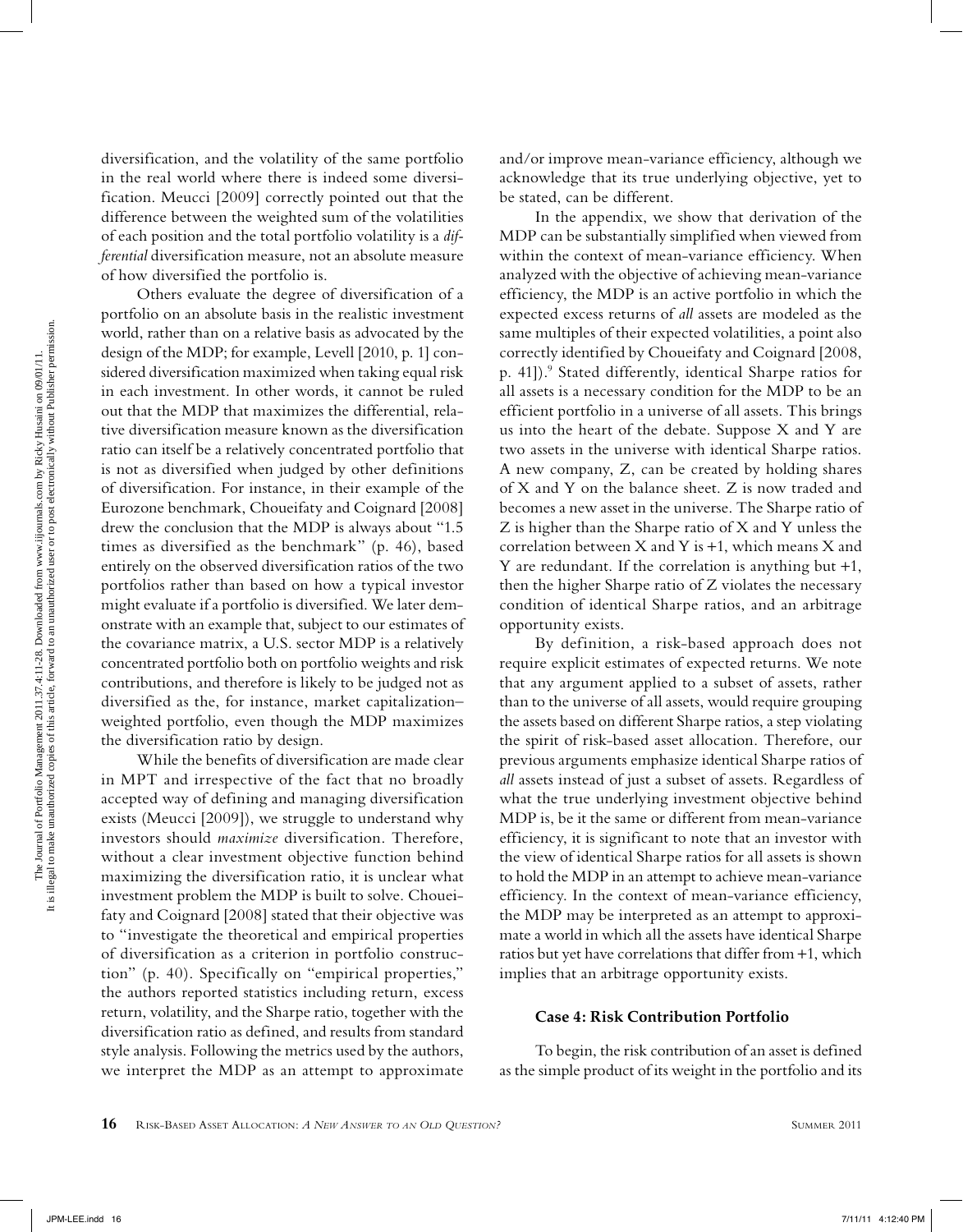marginal contribution to risk; the details can be found in the appendix. Risk contribution (RC) portfolios generally refer to portfolios that are constructed to achieve a predetermined profile of risk contributions by asset. Anecdotal observations seem to suggest that the special case known as the risk parity (RP) approach—with equal risk contribution from each asset in the portfolio—is gaining the most traction. Studies such as those by Allen [2010], Foresti and Rush [2010], Levell [2010], and Maillard, Roncalli, and Teiletche [2010] helped shed more light on this approach. As a result, we will use the RP as a special case in discussing the properties of RC portfolios.

In the appendix, we develop the result that RP portfolio weights are inversely proportional to the portfolio's betas with respect to the assets; in other words, the higher the volatility and/or the correlation of an asset with other assets, the lower its weight in the RP portfolio. Unlike other risk-based approaches, the RP approach does not have an analytical solution because portfolio weights are endogenous in determining the risk contribution of an asset in the portfolio. Although it has been proved by Maillard, Roncalli, and Teiletche [2010] that the solution for the RP approach always exists, finding this solution numerically can quickly become tricky because the number of possible sets of portfolio weights grows exponentially as the number of assets in the universe increases. As a result, in practice, the RP approach also requires arguably subjective investor views to first pre-group assets into a manageable number of component portfolios. Next, weights of these portfolios can be determined in such a way that each portfolio is expected to contribute equal risk; this approach is dubbed risk parity. Unlike in MVO where we are guaranteed to have an optimal solution due to the convex nature of the problem, there is no such guarantee that the RP portfolio solution we obtain numerically achieves global optimality, and the possibility of multiple numerical solutions cannot be ruled out entirely. The bottom line is that achieving the risk parity condition remains somewhat heuristic in nature.

For example, an RP portfolio of a universe with 500 stocks requires finding a set of portfolio weights so that the risk contribution from each stock is identical, a numerical optimization problem that is more challenging to solve.10 Instead, one may first group stocks into, for example, 10 sectors so that each sector is expected to contribute equal risk in the RP portfolio. However, the methodology to weight individual stocks within each sector—such as market capitalization–weighting, equal weighting, and others—has to be first determined, and this step is often heuristic. Of course, different weightings of individual stocks within sectors would lead to different sector weights in the RP portfolio. Moreover, grouping by sectors is only one of many possible ways to group stocks into a manageable number of assets, not to mention that sector classification on its own is often debatable. For the sake of debate, if one views a company (a portfolio) as a collection of several risky lines of business (assets), do these lines of business within the company even conform to the spirit of risk parity? Some subjective elements seem to be unavoidable. Perhaps it is this additional degree of freedom that makes investors feel more in control with this approach, and therefore deem it to be a more sensible portfolio as a result, provided that investment experience and knowledge can be integrated into the heuristics.

The traditional MVO approach uses expected excess returns and risk forecasts as inputs, while weights and the resulting risk contributions of the optimal portfolio are the outputs. Note that in the mean-variance paradigm, given the portfolio weights, risk contributions simply reflect the inputs to the optimization. If the investor is uncomfortable with the risk contribution profile, what the investor is truly uncomfortable with is the set of inputs. Thus, one may view the RC approach that uses targeted risk contributions as guidance in constructing portfolios as potentially a complimentary way to help investors refine their forecasts of joint return characteristics. A distinct advantage of these RC portfolios is that the investor will more likely find the resulting portfolio reasonable and intuitive because the targeted risk contributions were selected by the investor as the starting point in the portfolio construction process. To that end, the parity element of the RP approach can be of secondary importance to some investors who adopt the RC approach. Instead, it is the ability to specify a preferred risk contribution profile that makes the RC approach unique and attractive. In addition, Qian [2006] illustrated that risk contributions as computed do have a financial interpretation that is linked to quantifiable economic losses.

Maillard, Roncalli, and Teiletche [2010] showed that the necessary conditions for the RP portfolio to be efficient require identical Sharpe ratios and identical correlations among all assets in the universe. As discussed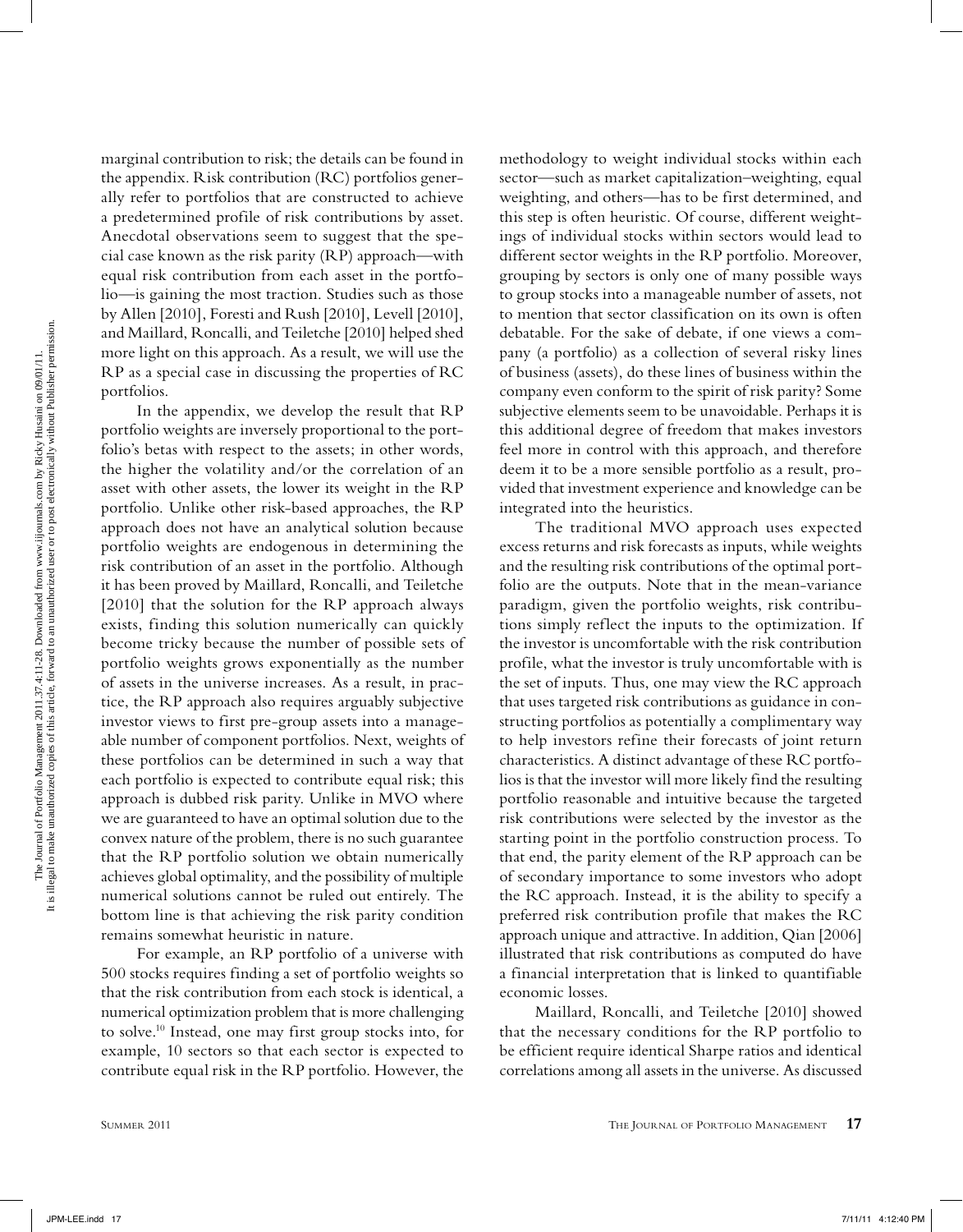in an earlier section, such conditions imply that all assets in the world are redundant. In the context of meanvariance efficiency, the RP portfolio may be interpreted as an attempt to approximate a world in which there is only one risky asset. Therefore, the efficiency of the RP portfolio does not violate the no-arbitrage condition and the risk parity condition always holds because all assets are statistically the same in such a world.

#### **RETURN DUE TO DIVERSIFICATION**

Some studies of risk-based portfolios suggest that better diversification is a reason for the outperformance of these portfolios, often citing Booth and Fama [1992], who attempted to quantify the additional return that an asset can be expected to contribute to the compound return of a portfolio as a result of diversification. In this section, we take a more detailed look at the potential benefits of diversification.

As illustrated in Equation 2 of Booth and Fama [1992], the compound return of asset *j* can be expressed as

$$
C_j = \ln[1 + E(R_j)] - \frac{s_j^2}{2\ln[1 + E(R_j)]^2}
$$
 (2)

where E(R) denotes expected return, and *s* denotes standard deviation. When this same asset *j* is put into a portfolio with other assets, Booth and Fama [1992] showed, using their Equation 5, that its contribution to the compound return of portfolio *p* becomes

$$
C_{j} = \ln[1 + E(R_{j})] - \frac{b_{jp}s_{p}^{2}}{2\ln[1 + E(R_{j})]^{2}}
$$
\n(3)

where *b* denotes the beta of one asset with respect to the portfolio. That is, the so-called return due to diversification of an asset is equal to the difference of the two terms above, given as

Return due to diversification = 
$$
\frac{s_j^2 - b_{jp}s_p^2}{2\ln[1 + E(R_j)]^2}
$$
 (4)

This component is shown to be equal to the difference between the variance of the asset and its covariance with the portfolio, scaled by a squared term of the asset's expected return. With reasonable parameters, such as those examples given by Booth and Fama [1992], the diversification benefit is no more than one-tenth of the return of some assets and is quite insignificant in others. Therefore, while diversification certainly helps, its benefits can be small when compared with an optimization process that takes into account the differences in returns across the universe of assets.

# **IMPLEMENTATION: U.S. 10-SECTOR PORTFOLIO EXAMPLE**

With the exception of the EW portfolio, construction of all risk-based portfolios discussed so far requires a covariance matrix as the risk model. In the literature, different ways of estimating the covariance matrix have been applied. Choueifaty and Coignard [2008] used 250 days of daily returns to estimate the covariance matrices. For the S&P 500 Index universe, there are 500 estimates of volatilities and  $500 \times (500 - 1)/2$  correlation estimates, for a total of 125,250 estimates. The 250 days of return data are insufficient to produce consistent estimates of the full covariance matrix. The resulting covariance matrix is singular and non-invertible.

To avoid this problem, other studies impose factor structure in estimating the covariance matrix such that the dimension of the matrix is substantially reduced to a manageable degree. Clarke, de Silva, and Thorley [2006], for example, used both an asymptotic principal components procedure and a Bayesian shrinkage technique to avoid the problem of non-invertibility of the sample covariance matrix. The weight constraints on securities are much less binding when the Bayesian shrinkage technique is used. Scowcroft and Sefton [2006, p. 8] gave a more detailed discussion of this well-known covariance matrix invertibility problem and solutions. Perhaps the sensitivity of the resulting portfolios to the choice of the covariance matrix reflects that, again, all these risk-based portfolios are active portfolios as determined by the perception of riskiness of the assets.

It is beyond the scope of this study to evaluate different techniques of estimating the covariance matrix. To this end, we focus on a simple portfolio of 10 sectors in the Russell 1000 universe because of its manageable dimension. For simplicity, we estimate a covariance matrix of the 10 GICS sectors based on 10 years of monthly returns as of March 31, 2010. With 10 sectors, we estimate 10 volatilities and 45 correlation measures. Therefore, given our 120 months of data, the insufficient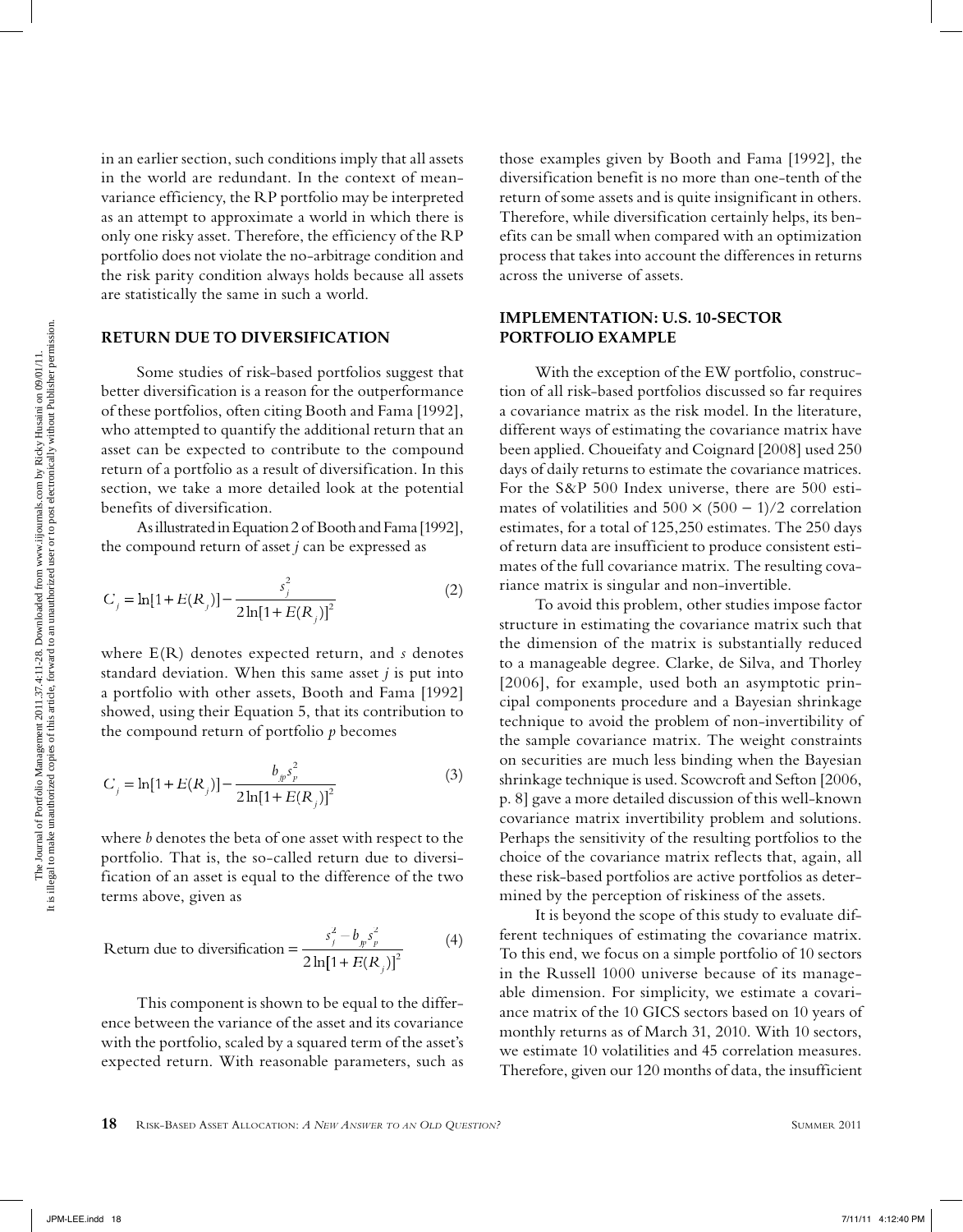observations problem in estimating the covariance matrix that we discussed earlier does not apply in our example. Besides, our results can easily be replicated. Within each sector, stocks are weighted by their market capitalization, a subjective decision within the context of risk parity as we discussed earlier.

Five different portfolios of the 10 sectors are examined. These include the market capitalization–weighted (Mkt-Cap) portfolio as the benchmark, equally weighted (EW) portfolio, global minimum-variance (GMV) portfolio, most diversified portfolio (MDP), and finally, the risk parity (RP) portfolio in which the risk contribution from each sector is expected to be identical. Unlike the published studies that impose multiple constraints in constructing the GMV and the MDP, the only constraint we impose is that all weights must be nonnegative. We believe that the characteristics of these portfolios constructed with minimal constraints will better expose for discussion the original ideas behind these portfolios, rather than portfolios constructed with constraints which would distort the original message.

We first examine the characteristics of the RP portfolio in Exhibit 1. In Panel A of Exhibit 1, for ease of illustration, we plot the scaled estimated volatility of each sector, scaled by the volatility of the information technology (IT) sector, which is about 30%, and the average correlation of each sector with the others. Clearly, the consumer staples sector is the least volatile sector and the utilities sector has the lowest average correlation with other sectors, justifying their higher

# **E XHIBIT 1**

**Characteristics of the Risk-Parity Portfolio Across GICS Sectors as of March 31, 2010**

Panel A: Scaled Volatilities and Average Correlations



**Panel C: Percentage Contribution to Risk** 



*Note: Volatility of Information Technology* = 30%.

**Panel B: Correlation Heat Map** 



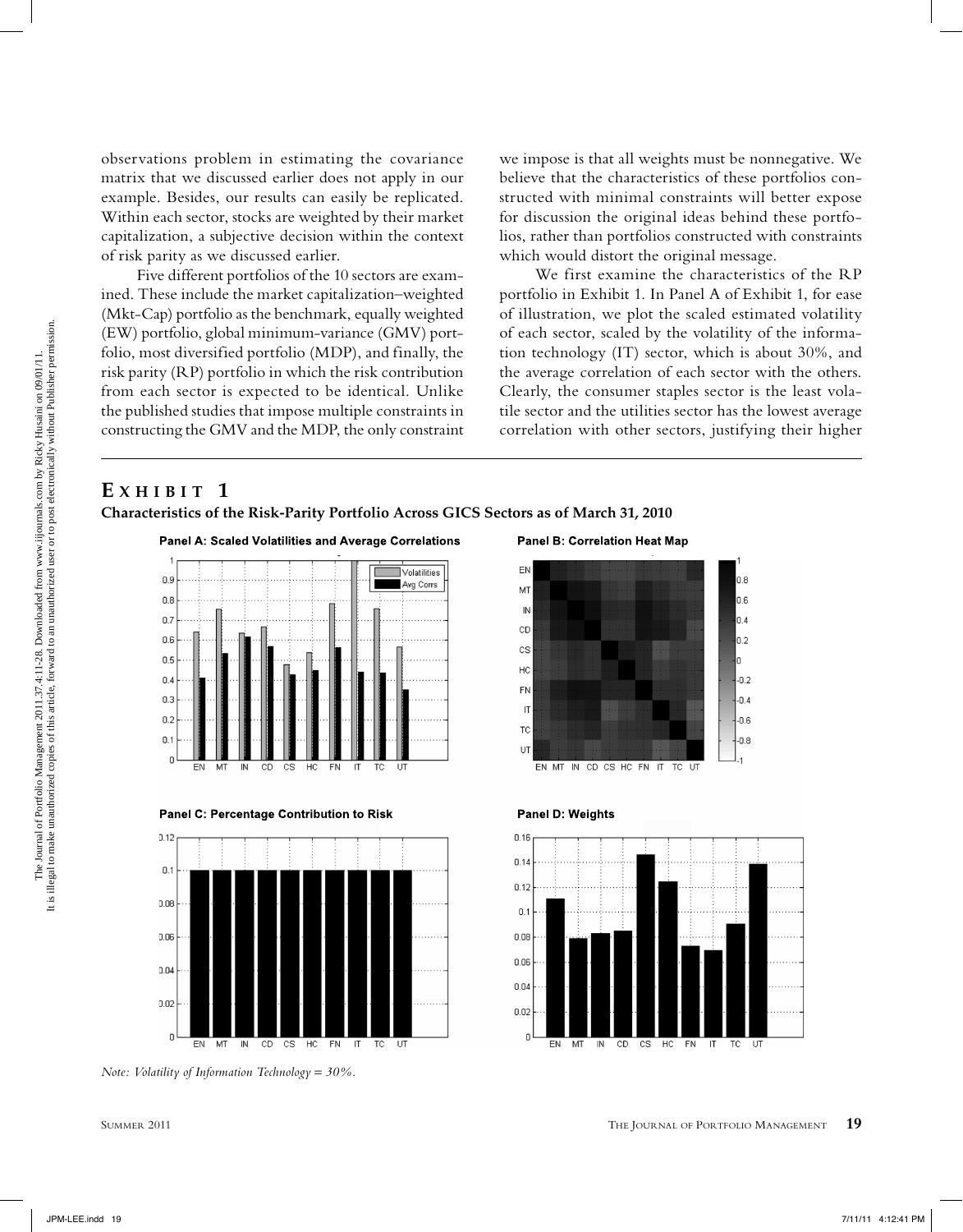weights in the RP portfolio. In contrast, the information technology sector has the lowest weight at 7% in the RP portfolio as a result of its highest volatility among all sectors. By construction, the percentage contribution to risk of each sector is identical at 10% as confirmed in Panel C of Exhibit 1. Panel D in Exhibit 1 reports the weights of the 10 sectors in the RP portfolio. The two sectors with the most weights are the consumer staples (CS) sector at 14.5% and the utilities (UT) sector at about 14%.

Exhibit 2 compares the weights of the five different portfolios. With respect to these weights, two of the biggest differences between the RP and the market capitalization–weighted portfolio are the weights of the financial and information technology sectors. While these two are the biggest sectors in the market portfolio by market value, they share the lowest weights in the RP portfolio as a result of their higher volatilities, and in the case of the financial sector, its higher correlations with the other sectors as well. Although the utilities sector is the second smallest in the market portfolio, it is the second largest in the RP portfolio, as discussed earlier.

The GMV portfolio has zero weight in 4 of the 10 sectors, and an almost insignificant weight in the information technology sector. Had we not imposed the nonnegative weight constraint, it would have shorted 3 sectors.

The MDP portfolio has zero weight in 3 of 10 sectors, and only about 2% weight in the materials sector. Without the nonnegative weight constraint, it would have shorted the industrials sector. We certainly cannot overgeneralize our results based on one universe, but nevertheless our examples cast some doubt as to whether a typical investor may consider this MDP constructed from the 10 U.S. sectors a diversified portfolio.

Exhibit 3 plots the implied expected excess returns of the sectors based on the assumption that the five portfolios are mean-variance efficient.<sup>11</sup> While the weights in some sectors are very different, their implied expected excess returns are, in most cases, broadly similar in both absolute and relative magnitudes across portfolios. To some extent, these results highlight the well-known property of the MVO portfolio—its portfolio weights can be highly sensitive to inputs, particularly the return forecasts. The fact that the RP portfolio uses a targeted equal risk contribution as a starting point to search for the set of sector weights that satisfies this requirement of equal risk contribution suggests that the investor



# **E XHIBIT 2**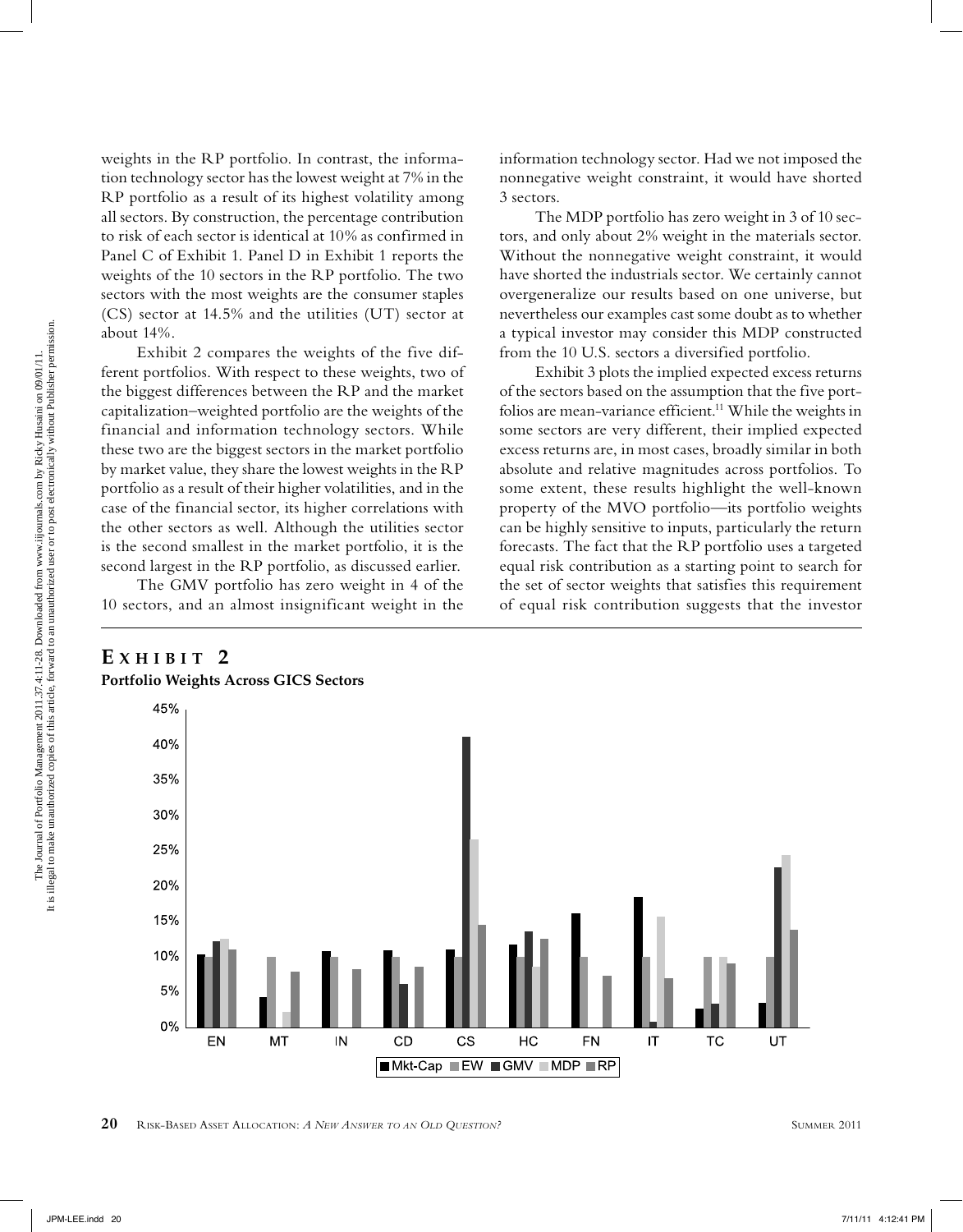**E XHIBIT 3 Portfolio Implied Expected Excess Returns for Each GICS Sector**



should most likely find the sector RP portfolio acceptable, unlike in some cases of MVO where the resulting portfolio weights can be counterintuitive as documented in numerous studies. It is important to re-emphasize, however, that these targeted risk contributions embed the investor's investment views, including return and risk forecasts.

While some proponents of the alternative riskbased approaches argue that the market capitalizationweighted portfolio is not diversified, Exhibit 4 provides another perspective on the diversification of these portfolios. Although proposing a best measure of diversification is beyond the scope of this article, we believe that the risk contribution profile of a portfolio is an important set of characteristics an investor should examine when evaluating the portfolio's degree of diversification. To this end, Exhibit 4 clearly highlights the fact that the MDP and GMV portfolios, for example, are no more diversified than the market capitalization–weighted portfolio when evaluated based on the risk contribution profile across sectors.

Lastly, Exhibit 5 plots the cumulative percentage contribution to risk of the five different portfolios. The market capitalization–weighted portfolio has a profile that sits in the middle of the five. The profile of the RP portfolio is, as expected, a straight line with each sector expected to contribute equally to risk. The EW portfolio sits between the market capitalization–weighted portfolio and the RP portfolio, while the GMV portfolio is at the top, indicating that from a risk contribution perspective, the GMV portfolio is either the most concentrated or the least diversified. Interestingly, just five sectors account for 90% of risks in the MDP, and one may argue that in this specific example the market capitalization–weighted portfolio is indeed more diversified than the MDP, which is itself among the least diversified.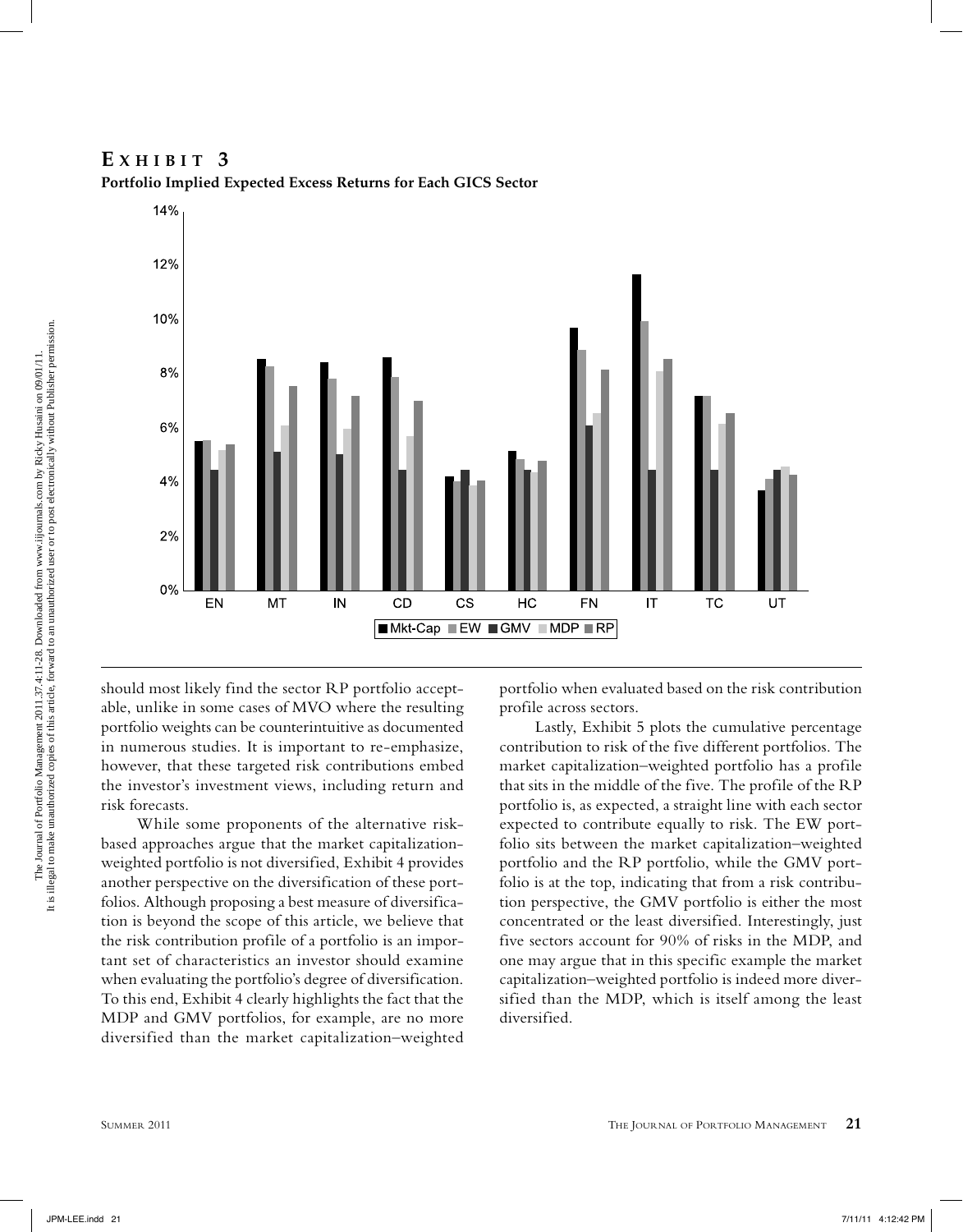**E XHIBIT 4 Portfolio Sector Risk Contributions for Each GICS Sector**



# **E XHIBIT 5 Portfolio Cumulative Percentage Contribution to Risk**

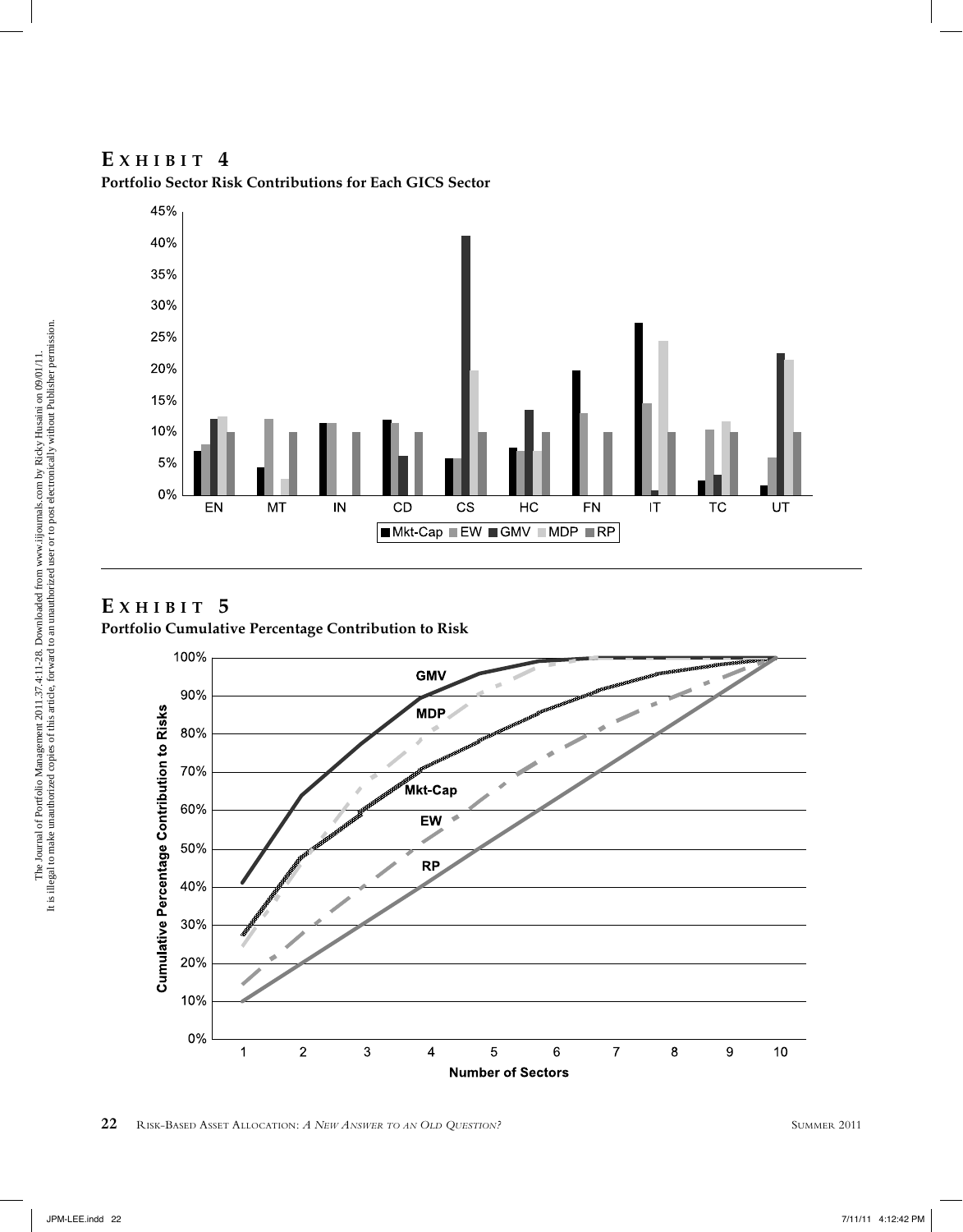# **MARKET EQUILIBRIUM, ACTIVE MANAGEMENT, AND THE EFFICIENCY OF RISK-BASED PORTFOLIOS**

Perold [2007] made the following observation:

The capitalization-weighted equity market portfolio holds a special place in modern-day investing and for good reason. The capitalization-weighted portfolio offers broad diversification and low transaction costs. Capitalization weighting is also the only strategy that all investors can follow. Because the collective holdings of investors (by definition) aggregate to the market portfolio, for every investor who is underweight a stock, another is overweight that stock and, between them, it is at best a zero-sum game. After fees and transaction costs, the average investor who deviates from capitalization weights must underperform the market portfolio (p. 31).

In one simple paragraph, Perold [2007] pinned down the very special position of the market portfolio as *the* market-clearing equilibrium, and correctly spelled out active management as "at best a zero-sum game." In light of this, any portfolio other than the market portfolio *should* be considered an active portfolio.<sup>12</sup>

We must also realize that the so-called market portfolio is not constant but, instead, is changing over time. What drove the market portfolio last period to become today's market portfolio, and what will the future market portfolio be like? A market portfolio at any point in time is a database that stores and reflects the paths of the historical realized returns of all assets in the universe through its current market capitalization asset weights. While today's market portfolio defines the market-clearing equilibrium, it is not difficult to see that if the investment opportunity set, which broadly includes the historical joint return and risk characteristics of all assets, does not repeat itself exactly in the future, then clearly today's market portfolio will not be the most efficient portfolio for the future.

It is true that the market portfolio is the only portfolio of risky assets that all investors *can* follow, but not every investor *has to* follow. This is where the active investment industry plays its role; there always exist opportunities to outperform the current market portfolio. Active portfolio management, in our view, is about forecasting the future joint return characteristics of assets better than what the current market portfolio implies, which, as discussed, simply reflects realized history. In our opinion, debating the existence of outperformance against the market is not the most productive discussion. Outperformance—although a zero-sum game during a period of time—by construction always exists. Rather, the discussion should be focused on identifying other portfolios expected to outperform the market. One should not be surprised that in studies and in real life numerous portfolios have been found to be more efficient than the market portfolio during some periods of time.

To the best of our knowledge, we are not aware of any theory that predicts ex ante how any of the risk-based portfolios discussed in this article should perform outperform or underperform—relative to the market. If indeed a "more diversified" portfolio is expected to outperform the market portfolio, as some proponents of risk-based portfolios seem to suggest, then it must be the case that at least one other portfolio (likely to be "less diversified" in this case) is expected to underperform the market portfolio so that the market portfolio remains the market-clearing equilibrium.

We are convinced that the capital market equilibrium concept remains our compass. The market portfolio plays a unique role in investing such that any portfolio that deviates from the market portfolio is active and outperforms the market only if it reflects more information on asset returns than the market portfolio. The collective embedded views of a portfolio that outperformed the market portfolio in a risk-adjusted sense over a period of time must have been a better set of joint return-and-risk forecasts than the market over the same period of time. Risk-based portfolios, as well as any other portfolios, regardless of how they are constructed, are no exception to this most fundamental concept of investing. As a result, we believe that in order to assess the future performance of these risk-based portfolios relative to the market portfolio, it is important to understand the conditions under which these risk-based portfolios are shown to be mean-variance optimal.

#### **CONCLUSION**

While empirical results seem to suggest that various forms of risk-based portfolios deliver better return-torisk ratios than the market capitalization–weighted portfolio, we believe that these risk-based portfolios come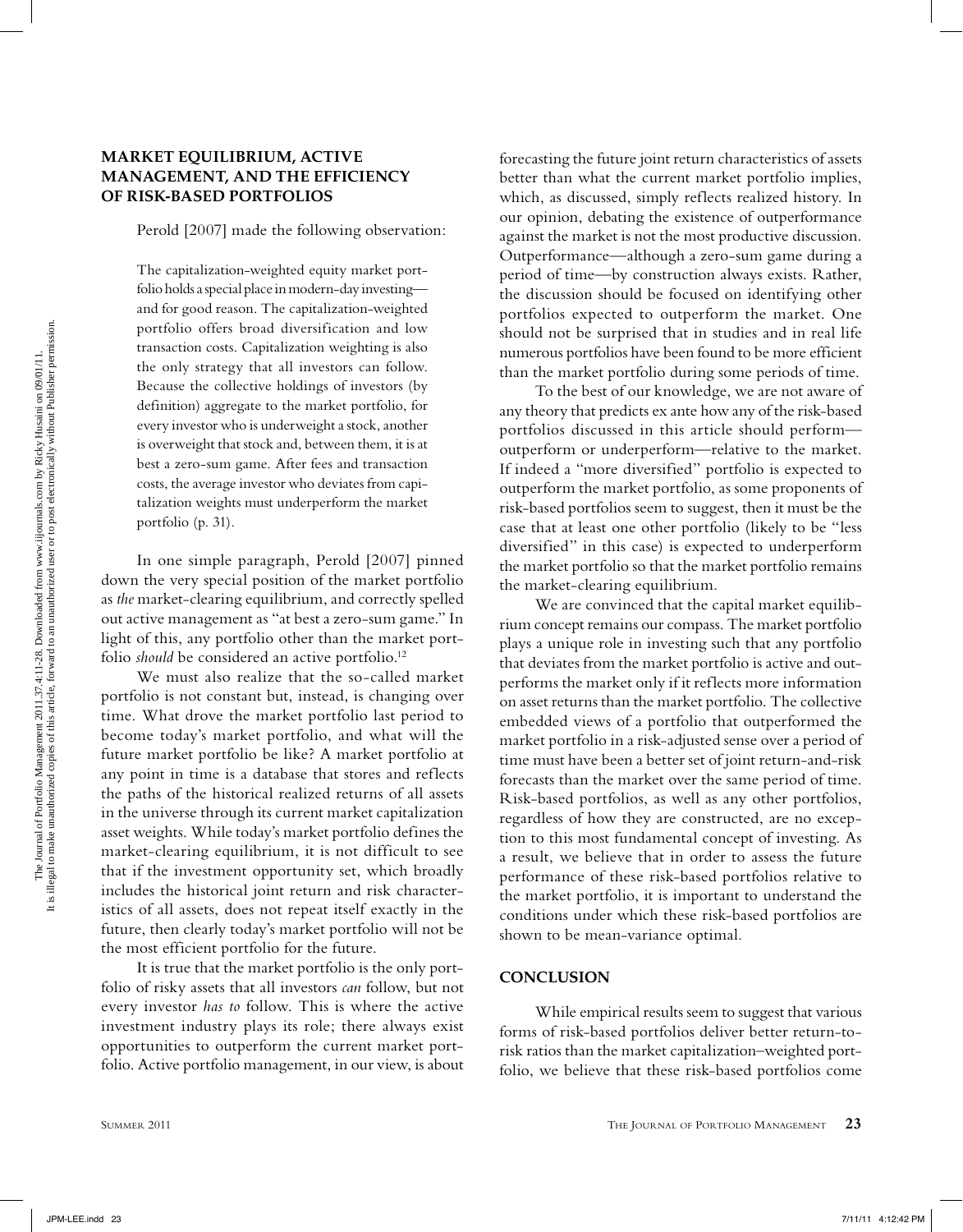The Journal of Portfolio Management 2011.37.4:11-28. Downloaded from www.iijournals.com by Ricky Husaini on 09/01/11.<br>It is illegal to make unauthorized copies of this article, forward to an unauthorized user or to post el It is illegal to make unauthorized copies of this article, forward to an unauthorized user or to post electronically without Publisher permission.The Journal of Portfolio Management 2011.37.4:11-28. Downloaded from www.iijournals.com by Ricky Husaini on 09/01/11.

with various potential challenges, and most importantly, there is no theory to predict their performance relative to the market. As a result, we reject risk-based asset allocation as the definitive new answer to the old question of how to improve portfolio efficiency. In fact, we view risk-based approaches as a subset of the modern portfolio theory paradigm rather than as the new paradigm itself.

Of the various risk-based asset allocation approaches discussed, we consider the risk-contribution approach to be potentially more applicable because of its heuristic nature, economic intuition, and the financial interpretation that ties its concept to economic losses. We believe the flexibility to specify the preferred, targeted riskcontribution profile is an additional degree of freedom that makes the risk-contribution approach unique. The parity condition, however, is nothing more than a starting point in the absence of stronger investment views unless one truly believes that the conditions that make risk-parity optimal are prevailing.

It would be profound if an investor can be completely ignorant of future returns yet outperform the market portfolio. Any portfolio that differs from the market portfolio is by definition an active portfolio. For some active portfolios to outperform, others must underperform. Irrespective of whether expected excess returns are explicitly used as inputs, a portfolio that consistently outperforms the market must have more information on future asset returns than the market portfolio. Riskbased portfolios are no exception. They are all built to reflect our investment views, which are also known as forecasted returns and risks. Until each of the riskbased asset allocation approaches clearly states its unique investment objectives, we suggest that mean-variance efficiency remains the best metric for performance evaluation of these portfolios. To this end, modern portfolio theory remains modern.

# **A PPENDIX**

This appendix provides the technical details of how the four risk-based portfolios discussed in the article are constructed.

#### **Definitions**

- *N* number of assets in the universe
- ω *N* × 1 vector of portfolio weights
- ω*i* the  $i^{\text{th}}$  element of  $w$ , denoting the weight of asset *i* in the portfolio
- λ risk aversion parameter
- μ *N* × 1 vector of expected excess returns
- σ volatility of portfolio<br>Σ  $N \times N$  covariance may
- $Σ$  *N* × *N* covariance matrix  $Ω$  *N* × *N* diagonal matrix of
- $Ω$  *N* × *N* diagonal matrix of volatilities<br>*V*  $N \times 1$  vector of volatilities
- $V$  *N*  $\times$  1 vector of volatilities<br>*C*  $N \times N$  matrix of correlation
- *C*  $N \times N$  matrix of correlation<br>**B**  $N \times 1$  vector of betas of asset
- β *N* × 1 vector of betas of assets with respect to the portfolio
- **1**  $N \times 1$  vector of ones<br> $N \times N$  identity matri
- *I N* × *N* identity matrix

*MCTR N* × 1 vector of marginal contribution to risk *PCTR N* × 1 vector of percentage contribution to risk

#### **Mean-Variance Optimality (MVO)**

It is well known that the unconstrained MVO portfolio can be determined as

$$
\varpi_{\scriptscriptstyle MVO} = \lambda \sum_{\mu}^{-1} \mu \tag{A-1}
$$

We can rewrite the inverse of the covariance matrix as

$$
\sum^{-1} = \Omega^{-1} C^{-1} \Omega^{-1}
$$
 (A-2)

so that the optimal portfolio in (A-1) becomes

$$
\mathbf{\overline{w}}_{\scriptscriptstyle MVO} = \lambda \Omega^{-1} C^{-1} \Omega^{-1} \mu \tag{A-3}
$$

#### **Risk Contribution**

The marginal contribution to risk of asset *i* is defined as the marginal change in portfolio volatility having been given a unit change in the weight of asset *i*, everything else being equal. Since the variance of a portfolio is defined as

$$
\sigma^2 = \varpi' \sum \varpi
$$

and the vector of betas of the assets with respect to the portfolio is given by

$$
\beta = \frac{\Sigma \varpi}{\sigma^2}
$$

the marginal contribution to risk can be derived as

$$
MCTR = \frac{\partial \sigma}{\partial \varpi} = \frac{\Sigma \varpi}{\sigma} = \beta \sigma \tag{A-4}
$$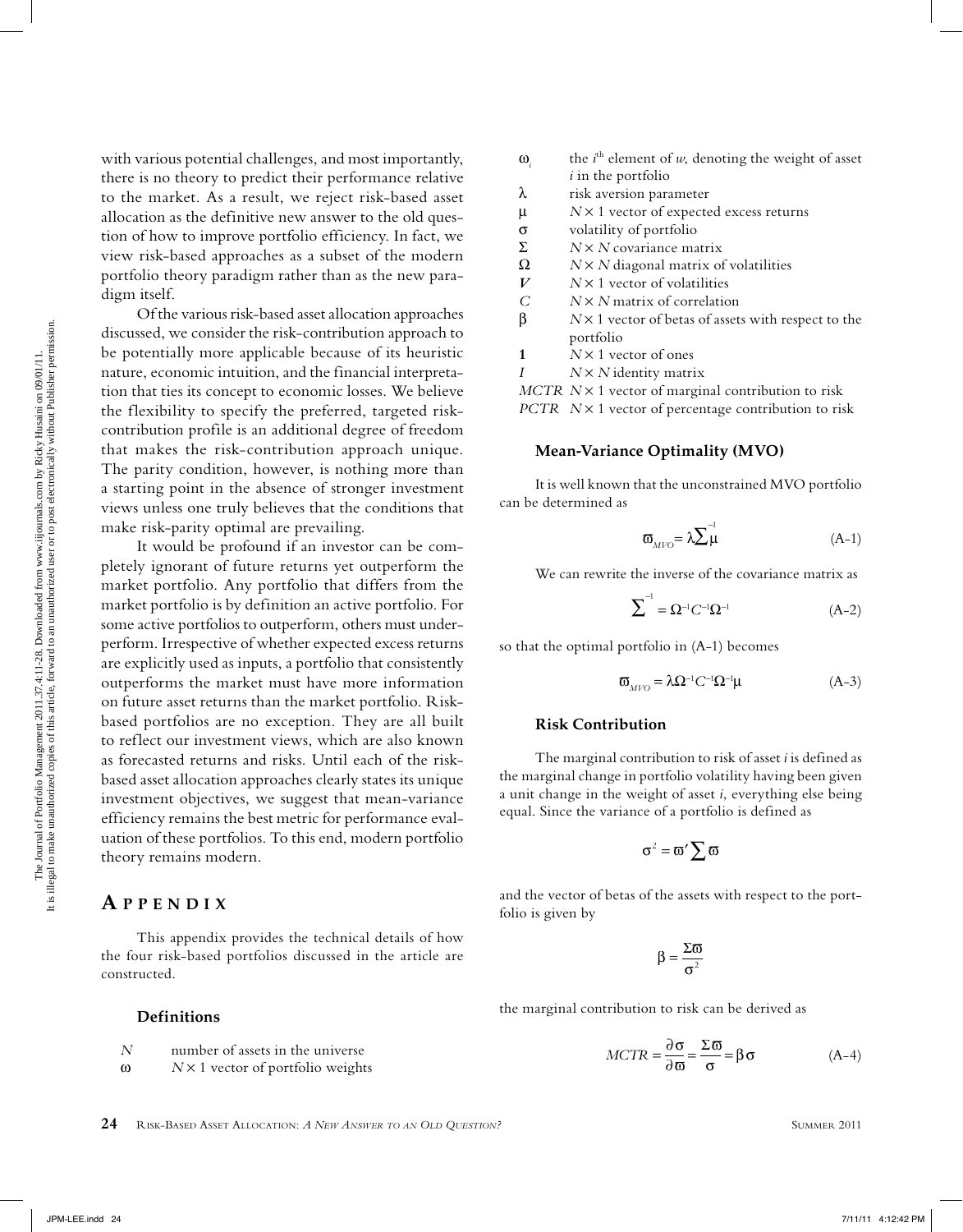The contribution to risk of a particular asset *i* is the product of the weight of asset *i* and its marginal contribution to risk. Therefore, the percentage contribution to risk can be determined as

$$
PCTR = \frac{\varpi \cdot MCTR}{\sigma} = \varpi \cdot \beta \tag{A-5}
$$

#### **Case 1: Equally Weighted Portfolio (EW)**

The EW portfolio is simply given by

$$
\overline{\omega}_{EW} = \frac{1}{N} \tag{A-6}
$$

The MCTR and PCTR can be determined by substituting Equation  $(A-6)$  into Equations  $(A-4)$  and  $(A-5)$  as

$$
MCTR_{EW} = \frac{\Sigma 1}{\sqrt{1'\Sigma 1}}
$$

and

$$
PCTR_{EW} = \frac{1}{N} \frac{\Sigma 1}{1' \Sigma 1}
$$

respectively.

#### **Case 2: Global Minimum-Variance Portfolio (GMV)**

The GMV can be derived by solving

$$
\min \frac{1}{2} \boldsymbol{\omega}' \sum \boldsymbol{\omega}
$$
  
subject to  $\boldsymbol{\omega}' \mathbf{1} = 1$ 

It can be shown that

$$
\mathbf{\overline{w}}_{\text{GMV}} = \frac{\Sigma^{-1} \mathbf{1}}{\mathbf{1}' \Sigma^{-1} \mathbf{1}} \tag{A-7}
$$

The variance of the GMV portfolio is

$$
\sigma_{\text{CAIV}}^2 = \overline{\omega}_{\text{CAIV}}' \sum \overline{\omega}_{\text{CAIV}} = \frac{1}{1' \sum^{-1} 1}
$$

Because the sum of weights of any portfolio, **1**'ω, has to be equal to one, it is easy to show that covariance of any portfolio with the GMV is just equal to the variance of the GMV,

$$
\sigma_{\text{CMV,P}} = \overline{\omega}_{\text{CMV}}' \sum \overline{\omega}_p = \frac{\mathbf{1}' \Sigma^{-1} \Sigma \overline{\omega}_p}{\mathbf{1}' \Sigma^{-1} \mathbf{1}} = \frac{1}{\mathbf{1}' \Sigma^{-1} \mathbf{1}} = \sigma_{\text{GMV}}^2
$$

Therefore, the beta of any asset or portfolio with respect to the GMV is equal to one. This property has two interesting implications. First, together with Equation (A-4), it implies that the marginal contributions to risk of all assets in the GMV are identical, which is equal to the volatility of the GMV. That is,

$$
MCTR_{_{GMV}} = \sigma_{_{GMV}} \mathbf{1}
$$

Second, together with Equation (A-5), it implies that the vector of percentage contribution to risk is identical to the vector of portfolio weights. That is,

$$
PCTR_{GMV} = \omega_{GMV}
$$

In the general cases where we constrain the portfolio to be fully invested with no cash, the optimal portfolio can be derived by solving

$$
\max \ \overline{\omega}' \mu - \frac{1}{2\lambda} \overline{\omega}' \sum \overline{\omega}
$$
\n
$$
\text{subject to } \overline{\omega}' \mathbf{1} = 1
$$

and the solution is

$$
\boldsymbol{\varpi}_{\text{MVO},\text{Constrained}} = \frac{\Sigma^{-1} \mathbf{1}}{\mathbf{1}^{\prime} \Sigma^{-1} \mathbf{1}} + \lambda \sum \left[ \mu - \mathbf{1} \frac{\mathbf{1}^{\prime} \Sigma^{-1}}{\mathbf{1}^{\prime} \Sigma^{-1} \mathbf{1}} \mu \right] \quad (A-8)
$$

Substituting Equation (A-7) and noting that  $\sigma'_{GMV} \mu = \mu_{GMV}$ , which is the expected excess return of the GMV portfolio, the constrained optimal portfolio can be represented as

$$
\boldsymbol{\varpi}_{\text{MVO},\text{Constrained}} = \boldsymbol{\varpi}_{\text{GMV}} + \lambda \sum\nolimits_{i} \left[ \mu - 1\mu_{\text{GMV}} \right] \tag{A-9}
$$

Equation (A-9) suggests that the optimal portfolio has two components, namely, the GMV for minimum variance, and a return enhancement component as partly determined by comparing the expected excess return of each asset to the expected excess return of the GMV. In the special case when expected excess returns of all assets are identical, the second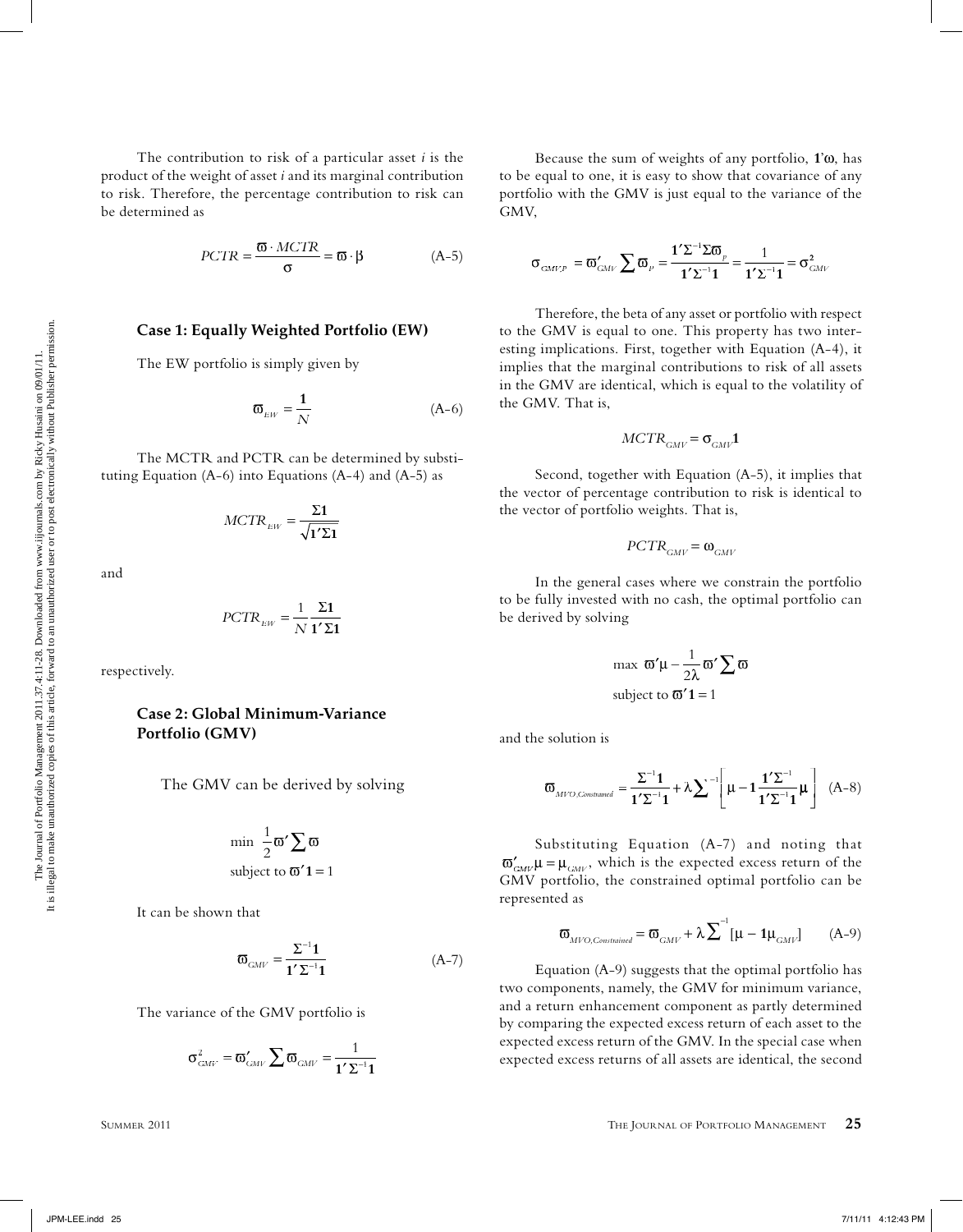component is zero, and therefore the investor should hold the GMV as optimal.

#### **Case 3: Most Diversified Portfolio (MDP)**

Suppose an active investment manager models expected excess returns of all assets as a constant multiple of their volatilities; that is,

$$
\mu = kV \tag{A-10}
$$

where *k* is a constant multiplier. The resulting optimal portfolio of this active strategy can thus be determined by substituting Equations (A-2) and (A-10) with Equation (A-3), as follows:

$$
\boldsymbol{\overline{\omega}}_{\mathit{MVO}} = \lambda \, \Omega^{-1} C^{-1} \Omega^{-1} k \, \mathbf{V}
$$

Define  $K = \lambda k$ , and since

$$
\Omega^{-1}\mathbf{V}=\mathbf{1}
$$

in this special case, we get

$$
\mathbf{\overline{w}}_{\text{MVO}} = \mathbf{\overline{w}}_{\text{MDP}} = K\Omega^{-1}C^{-1}\mathbf{1}
$$
 (A-11)

which is what Choueifaty and Coignard [2008] called the most diversified portfolio (MDP). In other words, within the context of MVO, the MDP is the optimal portfolio of an active investment strategy that expects Sharpe ratios of all assets to be identical so that expected excess returns are simply the same multiples of their volatilities. The fact that the expected excess returns vector,  $\mu$ , disappears in the optimal portfolio weights (a result of expected excess returns modeled as a multiple of volatilities, as in Equation (A-10)) as determined by Equation (A-11), makes it qualified to be considered a risk-based strategy.

Matrix algebra shows that  $\sigma_{MDP} = K \sqrt{\mathbf{1}' C^{-1} \mathbf{1}}$ . Together with Equations (A-4) and (A-5), it can be shown that

$$
PCTR_{MDP} = \Omega^{-1} C^{-1} \mathbf{1} \cdot \frac{\Omega \mathbf{1}}{\mathbf{1}' C^{-1} \mathbf{1}}
$$

#### **Case 4: Risk Parity Portfolio (RP)**

A portfolio is said to be a risk parity portfolio when the percentage contribution to risk of all assets is equal. That is, an RP portfolio must satisfy

$$
\boldsymbol{\overline{\omega}}_i \boldsymbol{\beta}_i = \boldsymbol{\overline{\omega}}_i \boldsymbol{\beta}_j = \frac{1}{N}
$$
 (A-12)

#### **Case 5: Equally Weighted Brownian Motions Portfolio (EWBM)**

In a very interesting and mathematically more rigorous study, Lindberg [2009] derived the solution to mean-variance optimization in continuous time when expected returns of assets are determined by their exposures to a set of unobservable, independent Brownian motions with the same drift. In this particular world, the covariance matrix—not expected returns—is required to derive the optimal portfolio. The optimal portfolio in this case does not equally weight the assets, but rather the Brownian motions that collectively drive return characteristics including volatilities and correlations of assets. As long as assets have different exposures to these Brownian motions, the optimal portfolio is not an equally weighted portfolio of assets.

Equally weighting the Brownian motions, in a sense, is to equal weight risks. The theory and implications appear to be interesting and exciting. However, this approach has one drawback, namely, the decomposition of the covariance matrix into the product of two identical matrices called the volatility matrix, which is not unique. As a result, the choice of which decomposition of the covariance matrix we use—which in turn drives the expected returns and risks of assets—reveals our views on expected returns, after all. For example, in applying the approach to 47 value-weighted industry sector portfolios, Lindberg picks the matrix square root to the covariance matrix to get the volatility matrix required in determining the optimal portfolio.

Although the empirical results are very encouraging in showing a higher Sharpe ratio of the optimal mean-variance efficient portfolio as determined by the methodology versus an equally weighted portfolio and also all the industry sector portfolios, the choice of the matrix square root makes the results only one special case and, therefore, cannot be generalized to support the notion that this approach leads to better investment performance. For example, the choice of a matrix square root implies that the first industry is exposed to the first Brownian motion but not others, the second industry is exposed to the first and second Brownian motions but not others, and the like. Clearly, different orders of industries in this case can lead to different results and, therefore, the results are ultimately dependent on our implicit views of expected returns through the choice of the volatility matrix. As a matter of fact, Lindberg [2009] illustrated how to incorporate expected returns in his framework: "[T]he investor can design freely a target matrix that, when considered as a volatility matrix, has row sums that lead to continuously compounded rates of return that reflect the investor's market views" (p. 468).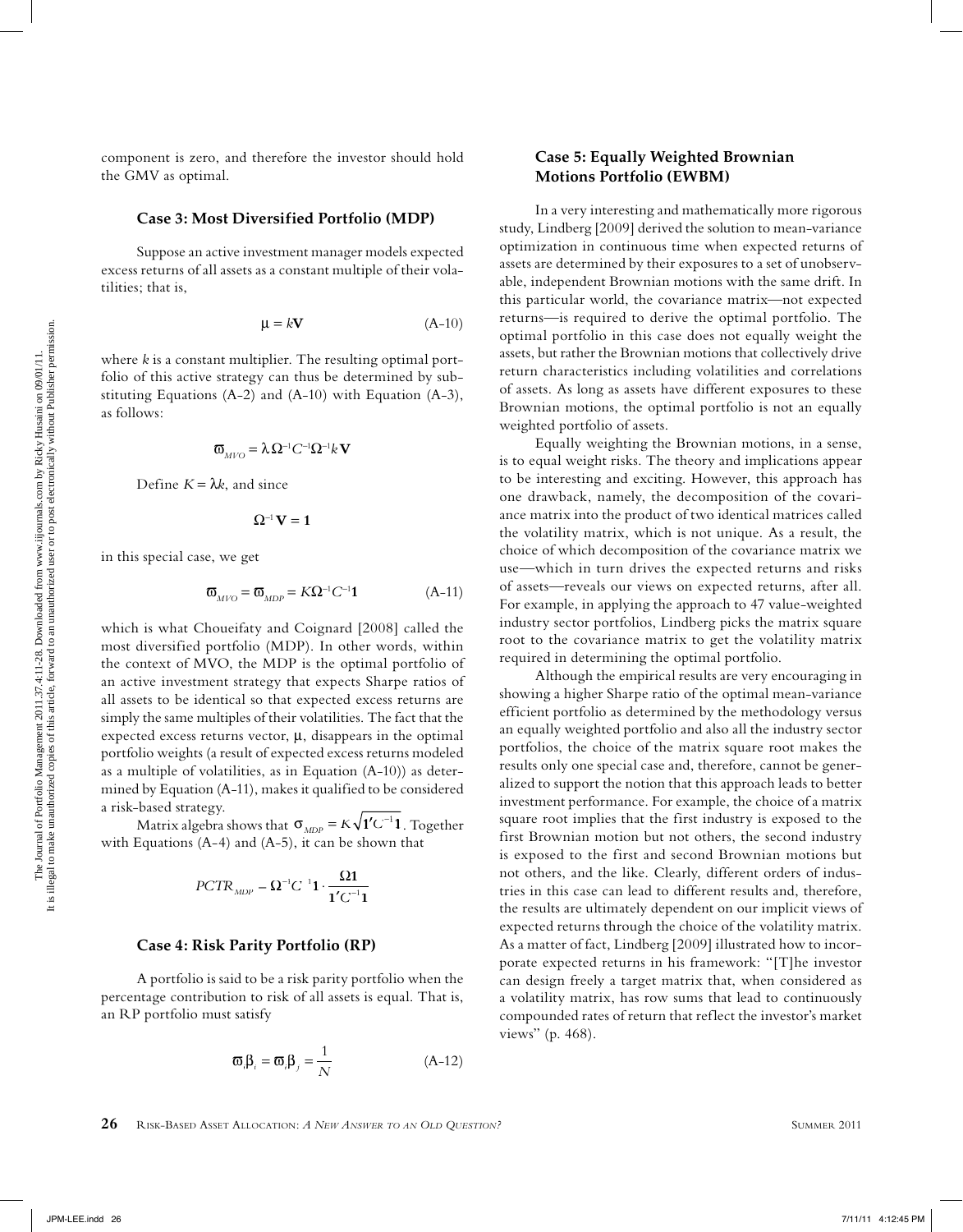#### **ENDNOTES**

I am grateful for the helpful discussions and debates with George Chacko, Hakan Kaya, and Bobby Pornrojnangkool on the subject of this article. I would like to thank many colleagues at Neuberger Berman for their valuable comments, especially Alex Da Silva, Alan Dorsey, and members of the Quantitative Investment Group. Reviews and feedback by Sidney Chong; Hua Fan; André Perold; participants in the 3rd Annual Australia Investment Management Summit 2010; the Institute of Fiduciary Education: Market Makers–2010 Seminar; the Teacher Retirement System of Texas Strategic Partnership Network Summit–July 2010; the CFA Society of San Francisco's Continuing Education Program on December 9, 2010; the CFA Society of San Diego's Continuing Education Program on March 16, 2011; and the Chicago Quantitative Alliance Spring 2011 conference are much appreciated. This article reflects the views of the author and does not reflect the official views of the author's employer, Neuberger Berman.

1 In this article, 60/40 denotes a portfolio with 60% in stocks and 40% in bonds. Whereas there are many combinations, we follow the pundits in using 60/40 to generalize the typical optimal strategic portfolio for the ease of reference in this article.

2 See Liesching [2010], for example.

3 A portfolio is said to be more efficient if it delivers higher return for a given level of risk, a lower risk for a given level of return, or both. Risk can be defined in multiple dimensions but, in this article, unless stated otherwise, risk is defined as volatility of returns. One should distinguish the difference between portfolio efficiency, as defined earlier, versus the general efficient market hypothesis on the informational efficiency of how assets are priced. Our discussions in this article focus on portfolio efficiency.

4 The Grossman and Stiglitz paradox points out the fact that in a world where information discovery is not free, and if the market is informational efficient so that prices reflect all information available, then investors would stop their research effort and, instead, infer valuable information from prices. In this scenario, however, there must be valuable information that is missed by prices and, therefore, the paradox exists. As a result, the market is informational efficient only to the point such that the marginal benefit of additional information is the same as the marginal cost of information discovery.

5 We will argue in subsequent sections that not using expected excess returns as inputs does not necessarily mean that returns are not being forecasted.

6 Constraints, however, may rule out an analytical solution and the problem has to be solved numerically.

7 See Da Silva, Lee, and Pornrojnangkool [2008] for graphical illustration and numerical examples in Excel.

8 For example, many pension plans are said to have an actuarial return assumption between 7.5% and 8.0%. When this required return is input as a constraint in the optimization process, the optimal portfolio can invest disproportionately more into risky assets, such as stocks, in order to achieve a certain expected return requirement and, therefore, the concentration of risk contribution from stocks, if any, is *intentional* in this case.

9 A large amount of literature on the relation between risk and expected return, both cross-sectional and intertemporal, can be found. The class of GARCH-in-mean studies, for example, models expected return as a linear function of expected variance. In a more recent study, Martellini [2008] used volatilities as proxies for expected returns in an attempt to design an efficient equity benchmark.

10As discussed in Case 3, one of the constraints that Choueifaty and Coignard [2008] imposed in constructing the MDP is to limit contribution to risk to 4% per asset.

11Implied expected excess return analysis cannot pin down the absolute magnitude of the returns but instead requires a scale parameter or a predetermined expected excess return of one particular asset as the anchor point for the others. In our analysis, we use a scale parameter so that the resulting Sharpe ratio of the market capitalization-weighted portfolio is 0.5.

12As a related topic, there have been numerous discussions in the asset management industry on whether it makes sense to measure portfolio managers' performance against a benchmark. For instance, some equity portfolio managers claim to be benchmark-agnostic managers in an attempt to produce absolute returns, rather than simply outperforming a particular assigned benchmark. From an investor's opportunity cost perspective, however, the easiest thing an investor can do to guarantee better-than-average performance net of management fees is to invest in the market-capitalization benchmark. To that end, we think benchmarking portfolio managers' performance against a market-capitalization portfolio still makes sense.

#### **REFERENCES**

Allen, G. "The Risk Parity Approach to Asset Allocation." Callan Investments Institute, Callan Associates, February 2010.

Behr, P., A. Güttler, and F. Miebs. "Is Minimum-Variance Investing Really Worth the While? An Analysis with Robust Performance Inference." Working paper, September 2008.